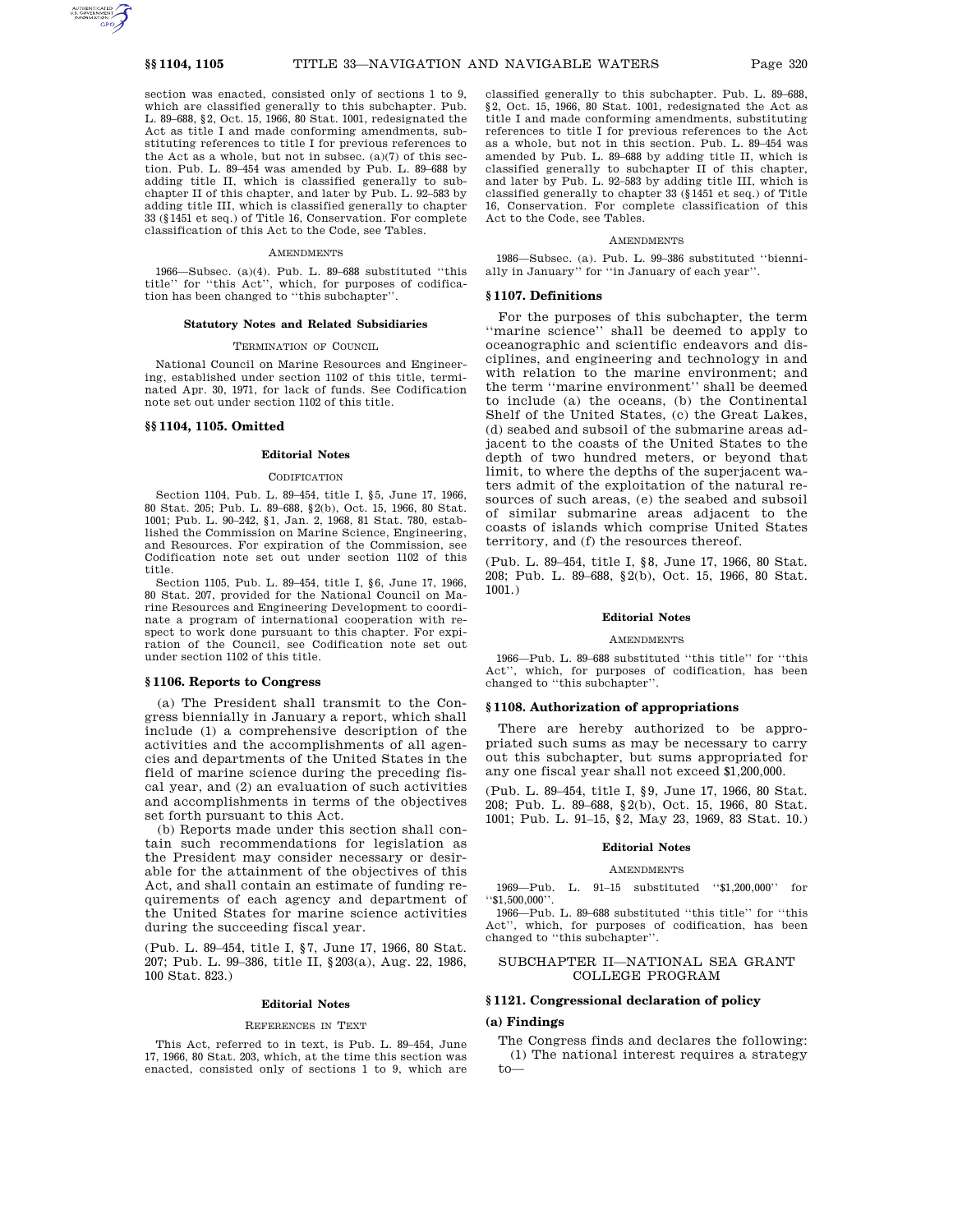(A) provide for the understanding and wise use of ocean, coastal, and Great Lakes resources and the environment;

(B) foster economic competitiveness;

(C) promote public stewardship and wise economic development of the coastal ocean and its margins, the Great Lakes, and the exclusive economic zone;

(D) encourage the development of preparation, forecast, analysis, mitigation, response, and recovery systems for coastal hazards;

(E) understand global environmental processes and their impacts on ocean, coastal, and Great Lakes resources; and

(F) promote domestic and international cooperative solutions to ocean, coastal, and Great Lakes issues.

(2) Investment in a strong program of integrated research, education, extension, training, technology transfer, and public service is essential for this strategy.

(3) The expanding use and development of ocean, coastal, and Great Lakes resources resulting from growing coastal area populations and the increasing pressures on the coastal and Great Lakes environment challenge the ability of the United States to manage such resources wisely.

(4) The vitality of the Nation and the quality of life of its citizens depend increasingly on the understanding, assessment, development, management, utilization, and conservation of ocean, coastal, and Great Lakes resources. These resources supply food, energy, and minerals and contribute to human health, the quality of the environment, national security, and the enhancement of commerce.

(5) The understanding, assessment, development, management, utilization, and conservation of such resources require a broad commitment and an intense involvement on the part of the Federal Government in continuing partnership with State and local governments, private industry, universities, organizations, and individuals concerned with or affected by ocean, coastal, and Great Lakes resources.

(6) The National Oceanic and Atmospheric Administration, through the national sea grant college program, offers the most suitable locus and means for such commitment and engagement through the promotion of activities that will result in greater such understanding, assessment, development, management, management,<sup>1</sup> utilization, and conservation of ocean, coastal, and Great Lakes resources. The most cost-effective way to promote such activities is through continued and increased Federal support of the establishment, development, management, and operation of programs and projects by sea grant colleges, sea grant institutes, and other institutions, including strong collaborations between Administration scientists and research and outreach personnel at academic institutions.

# **(b) Objective**

The objective of this subchapter is to increase the understanding, assessment, development, management, utilization, and conservation of the Nation's ocean, coastal, and Great Lakes resources by providing assistance to promote a strong educational base, responsive research and training activities, broad and prompt dissemination of knowledge and techniques, and multidisciplinary approaches to environmental problems.

# **(c) Purpose**

It is the purpose of the Congress to achieve the objective of this subchapter by extending and strengthening the national sea grant program, initially established in 1966, to promote integrated research, education, training, and extension services and activities in fields related to ocean, coastal, and Great Lakes resources.

(Pub. L. 89–454, title II, §202, as added Pub. L. 89–688, §1, Oct. 15, 1966, 80 Stat. 998; amended Pub. L. 94–461, §2, Oct. 8, 1976, 90 Stat. 1961; Pub. L. 95–428, §2(b), Oct. 7, 1978, 92 Stat. 999; Pub. L. 100–220, title III, §§3103, 3104(b)(1)(A), (B), Dec. 29, 1987, 101 Stat. 1469, 1470; Pub. L. 105–160, §3, Mar. 6, 1998, 112 Stat. 21; Pub. L. 107–299, §2, Nov. 26, 2002, 116 Stat. 2345; Pub. L. 110–394, §3, Oct. 13, 2008, 122 Stat. 4205.)

# **Editorial Notes**

#### **AMENDMENTS**

2008—Subsec. (a). Pub. L. 110–394, §3(c), inserted ''management,'' after ''development,'' wherever appearing.

Subsec. (a)(1)(D), (E). Pub. L. 110–394, §3(a)(1), added subpars. (D) and (E) and struck out former subpars. (D) and (E) which read as follows:

''(D) encourage the development of forecast and analysis systems for coastal hazards;

''(E) understand global environmental processes; and''.

Subsec. (a)(2). Pub. L. 110–394, §3(a)(2), substituted ''program of integrated research, education, extension," for "program of research, education,"

Subsec. (a)(6). Pub. L. 110–394, §3(a)(3), added par. (6) and struck out former par. (6) which read as follows: ''The National Oceanic and Atmospheric Administration, through the national sea grant college program, offers the most suitable locus and means for such commitment and involvement through the promotion of activities that will result in greater such understanding, assessment, development, utilization, and conservation. The most cost-effective way to promote such activities is through continued and increased Federal support of the establishment, development, and operation of programs and projects by sea grant colleges, sea grant institutes, and other institutions, including strong collaborations between Administration scientists and scientists at academic institutions.''

Subsec. (b). Pub. L. 110–394, §3(c), inserted ''management,'' after ''development,''.

Subsec. (c). Pub. L. 110–394, §3(b), substituted ''to promote integrated research, education, training, and extension services and activities'' for ''to promote research, education, training, and advisory service activities'

2002—Subsec. (a)(6). Pub. L. 107–299 inserted '', including strong collaborations between Administration scientists and scientists at academic institutions'' before period at end.

1998—Subsec. (a)(1)(D) to (F). Pub. L. 105–160, §3(a), added subpar. (D) and redesignated former subpars. (D) and (E) as (E) and (F), respectively.

Subsec. (a)(6). Pub. L. 105–160,  $\S3(b),$  substituted ''The most cost-effective way to promote such activities is through continued and increased Federal support of the establishment, development, and operation of programs

<sup>1</sup>So in original.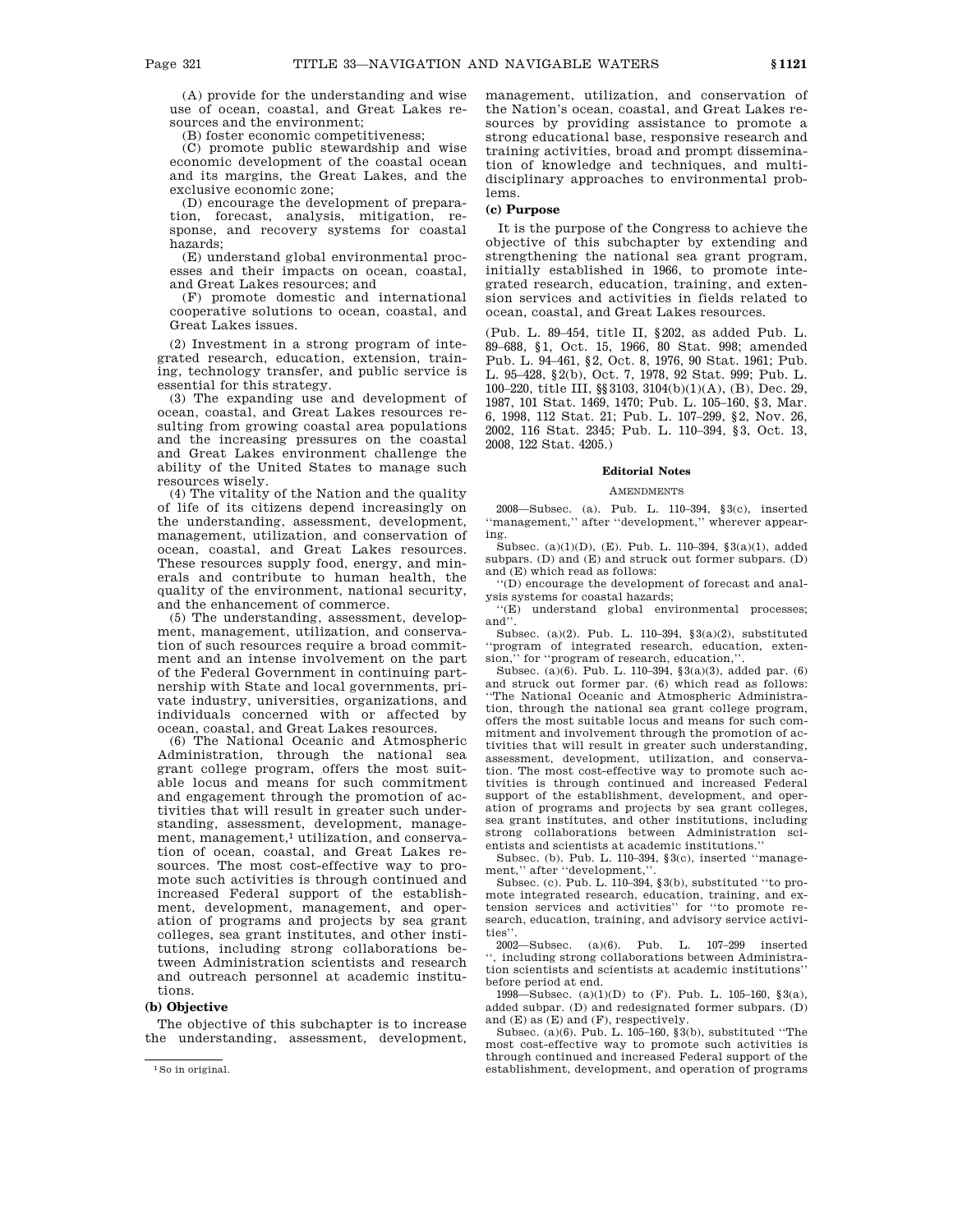and projects by sea grant colleges, sea grant institutes, and other institutions.'' for ''Continued and increased Federal support of the establishment, development, and operation of programs and projects by sea grant colleges, sea grant regional consortia, institutions of higher education, institutes, laboratories, and other appropriate public and private entities is the most cost-effec-

tive way to promote such activities.'' 1987—Subsec. (a). Pub. L. 100–220, §§3103(1), 3104(b)(1)(A), added pars. (1) to (3), redesignated former pars. (1) to (3) as (4) to (6), respectively, and substituted 'ocean, coastal, and Great Lakes resources" for "ocean and coastal resources'' in pars. (4) and (5).

Subsec. (b). Pub. L. 100–220, §3103(2), substituted ''ocean, coastal, and Great Lakes resources by providing assistance to promote a strong educational base, responsive research and training activities, broad and prompt dissemination of knowledge and techniques, and multidisciplinary approaches to environmental problems.'' for ''ocean and coastal resources by providing assistance to promote a strong educational base, responsive research and training activities, and broad and prompt dissemination of knowledge and techniques.''

Subsec. (c). Pub. L. 100–220, §3104(b)(1)(B), substituted ''ocean, coastal, and Great Lakes resources'' for ''ocean and coastal resources''.

1978—Subsec. (a)(3). Pub. L. 95–428 substituted ''national sea grant college program'' for ''national sea grant program''.

1976—Pub. L. 94–461 completely rewrote the Congressional statement of findings, objectives, and purposes of the National Sea Grant Program Act to reflect the extension and strengthening of the national sea grant program to promote research, education, training, and advisory service activities in fields related to ocean and coastal resources through federal support to sea grant colleges, sea grant regional consortia, and other institutions through the National Oceanic and Atmospheric Administration, and to make education, training, research, and advisory services responsive to state, local, regional, or national needs and problems.

# **Statutory Notes and Related Subsidiaries**

#### SHORT TITLE OF 2020 AMENDMENT

Pub. L. 116–221, §1, Dec. 18, 2020, 134 Stat. 1057, provided that: ''This Act [amending sections 1123, 1126, 1127, 1128, and 1131 of this title, repealing section 857–20 of this title, and enacting provisions set out as notes under sections 1123 and 1127 of this title] may be cited as the 'National Sea Grant College Program Amendments Act of 2020'.''

# SHORT TITLE OF 2008 AMENDMENT

Pub. L. 110–394, §1, Oct. 13, 2008, 122 Stat. 4205, provided that: ''This Act [amending this section and sections 1122 to 1124, 1126 to 1128, and 1131 of this title and enacting provisions set out as a note under section 1128 of this title] may be cited as the 'National Sea Grant College Program Amendments Act of 2008'.''

# SHORT TITLE OF 2002 AMENDMENT

Pub. L. 107–299, §1, Nov. 26, 2002, 116 Stat. 2345, provided that: ''This Act [enacting section 857–20 of this title, amending this section and sections 1123, 1124, 1126 to 1128, and 1131 of this title, and enacting provisions set out as a note under section 1123 of this title] may be cited as the 'National Sea Grant College Program Act Amendments of 2002'.''

# SHORT TITLE OF 1998 AMENDMENT

Pub. L. 105–160, §1, Mar. 6, 1998, 112 Stat. 21, provided that: ''This Act [enacting section 1541 of Title 15, Commerce and Trade, amending this section and sections 1122, 1123, 1126 to 1128, and 1131 of this title, repealing section 1124a of this title, and enacting provisions set out as notes under sections 1123 and 1131 of this title] may be cited as the 'National Sea Grant College Program Reauthorization Act of 1998'.''

# SHORT TITLE OF 1991 AMENDMENT

Pub. L. 102–186, §1, Dec. 4, 1991, 105 Stat. 1282, provided that: ''This Act [amending sections 1122 to 1124, 1127, 1128, and 1131 of this title and section 4741 of Title 16, Conservation, and repealing sections 1125 and 1130 of this title] may be cited as the 'National Sea Grant College Program Authorization Act of 1991'.

### SHORT TITLE OF 1987 AMENDMENT

Pub. L. 100–220, title III, §3001, Dec. 29, 1987, 101 Stat. 1469, provided that: ''This title [amending this section and sections 1122 to 1131 of this title and enacting provisions set out as notes under this section and sections 883a and 1125 of this title] may be cited as the 'Marine Science, Technology, and Policy Development Act of 1987'.''

Section 3101 of subtitle A (§§3101–3111) of title III of Pub. L. 100–220 provided that: ''This subtitle [amending this section and sections 1122 to 1131 of this title and enacting provisions set out as a note under section 1125 of this title] may be cited as the 'National Sea Grant College Program Authorization Act of 1987'.''

# SHORT TITLE OF 1976 AMENDMENT

Pub. L. 94–461, §1, Oct. 8, 1976, 90 Stat. 1961, provided: ''That this Act [enacting sections 1124a, 1125, 1126, 1127, 1128, 1129, 1130, and 1131 of this title and amending this section, sections 1122, 1123, and 1124 of this title, sections 5314 and 5315 of Title 5, Government Organization and Employees, and provisions set out as notes under this section, section 1511 of Title 15, Commerce and Trade, and in the Appendix to Title 5, Government Organization and Employees] may be cited as the 'Sea Grant Program Improvement Act of 1976'.''

### SHORT TITLE

Pub. L. 89–454, title II, §201, as added by Pub. L. 89–688, §1, Oct. 15, 1966, 80 Stat. 998, and amended by Pub. L. 94–461, §2, Oct. 8, 1976, 90 Stat. 1961; Pub. L. 95–428, §2(a), Oct. 7, 1978, 92 Stat. 999, provided that: ''This title [enacting this subchapter] may be cited as the 'National Sea Grant College Program Act'.''

# **§ 1122. Definitions**

As used in this subchapter—

(1) The term ''Administration'' means the National Oceanic and Atmospheric Administration.

(2) The term ''Director'' means the Director of the national sea grant college program, appointed pursuant to section  $1123(b)^1$  of this title.

(3) the 2 term ''director of a sea grant college'' means a person designated by his or her institution to direct a sea grant college or sea grant institute.

(4) The term ''field related to ocean, coastal, and Great Lakes resources'' means any discipline or field, including marine affairs, resource management, technology, education, or science, which is concerned with or likely to improve the understanding, assessment, development, management, utilization, or conservation of ocean, coastal, or Great Lakes resources.

(5) The term ''institution'' means any public or private institution of higher education, institute, laboratory, or State or local agency.

(6) The term ''includes'' and variants thereof should be read as if the phrase ''but is not limited to'' were also set forth.

<sup>1</sup>See References in Text note below.

<sup>2</sup>So in original. Probably should be capitalized.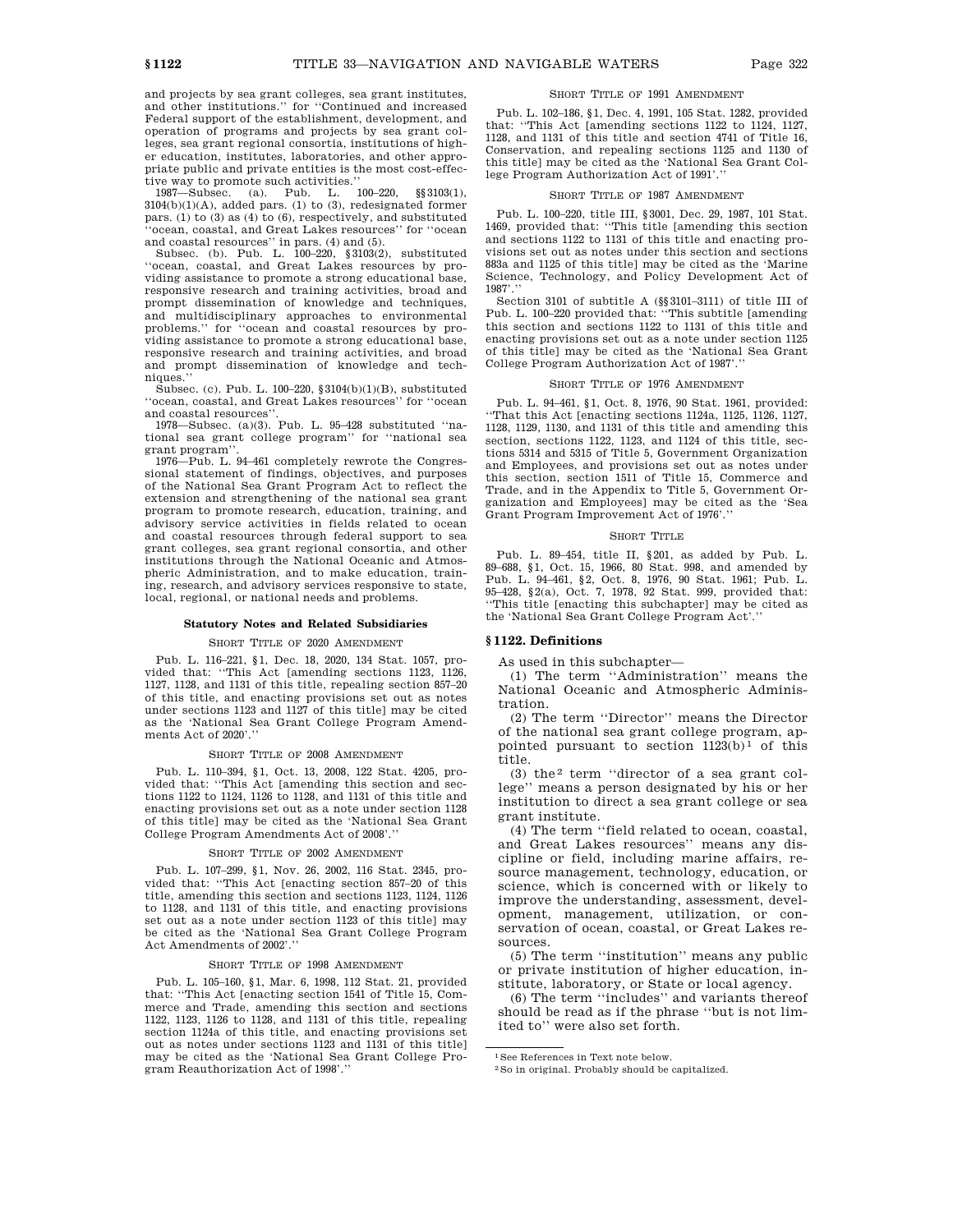(7) The term ''ocean, coastal, and Great Lakes resources'' means the resources that are located in, derived from, or traceable to, the seabed, subsoil, and waters of—

(A) the coastal zone, as defined in section 1453(1) of title 16;

(B) the Great Lakes;

(C) Lake Champlain (to the extent that such resources have hydrological, biological, physical, or geological characteristics and problems similar or related to those of the Great Lakes);

(D) the territorial sea;

(E) the exclusive economic zone;

(F) the Outer Continental Shelf; and

(G) the high seas.

(8) The term ''resource'' means—

(A) living resources (including natural and cultured plant life, fish, shellfish, marine mammals, and wildlife);

(B) nonliving resources (including energy sources, minerals, and chemical substances);

(C) the habitat of a living resource, the coastal space, the ecosystems, the nutrientrich areas, and the other components of the marine environment that contribute to or provide (or which are capable of contributing to or providing) recreational, scenic, esthetic, biological, habitational, commercial, economic, or conservation values; and

(D) man-made, tangible, intangible, actual, or potential resources.

(9) The term ''Board'' means the National Sea Grant Advisory Board established under section 1128 of this title.

(10) The term ''person'' means any individual; any public or private corporation, partnership, or other association or entity (including any sea grant college, sea grant institute or other institution); or any State, political subdivision of a State, or agency or officer thereof.

(11) The term ''project'' means any individually described activity in a field related to ocean, coastal, and Great Lakes resources involving research, education, training, or extension services administered by a person with expertise in such a field.

(12) The term ''sea grant college'' means any institution, or any association or alliance of two or more such institutions, designated as such by the Secretary under section 1126 of this title.

(13) The term ''sea grant institute'' means any institution, or any association or alliance of two or more such institutions, designated as such by the Secretary under section 1126 of this title.

(14) The term ''sea grant program'' means a program of research and outreach which is administered by one or more sea grant colleges or sea grant institutes.

(15) The term ''Secretary'' means the Secretary of Commerce, acting through the Under Secretary of Commerce for Oceans and Atmosphere.

(16) The term ''State'' means any State of the United States, the District of Columbia, the Commonwealth of Puerto Rico, the Virgin Islands, Guam, American Samoa, the Commonwealth of the Mariana Islands, or any other territory or possession of the United States.

(Pub. L. 89–454, title II, §203, as added Pub. L. 89–688, §1, Oct. 15, 1966, 80 Stat. 999; amended Pub. L. 90–477, §1(1), Aug. 11, 1968, 82 Stat. 704; Pub. L. 91–349, July 23, 1970, 84 Stat. 448; Pub. L. 93–73, §1(1), (5), July 10, 1973, 87 Stat. 170; Pub. L. 94–461, §2, Oct. 8, 1976, 90 Stat. 1962; Pub. L. 95–428, §2(b), Oct. 7, 1978, 92 Stat. 999; Pub. L. 96–289, §1(1), June 28, 1980, 94 Stat. 605; Pub. L. 100–220, title III, §3104(a), (b)(1)(C), Dec. 29, 1987, 101 Stat. 1470; Pub. L. 102–186, §5(b)(1), Dec. 4, 1991, 105 Stat. 1284; Pub. L. 102–251, title III, §307(a), Mar. 9, 1992, 106 Stat. 66; Pub. L. 105–160, §4(a), Mar. 6, 1998, 112 Stat. 21; Pub. L. 105–174, title III, §10003, May 1, 1998, 112 Stat. 99; Pub. L. 110–394, §§4, 9(a)(4)(B), Oct. 13, 2008, 122 Stat. 4206, 4208.)

# **Editorial Notes**

#### REFERENCES IN TEXT

Section 1123 of this title, referred to in par. (2), was amended generally by Pub. L. 105–160, §5, Mar. 6, 1998, 112 Stat. 22, and, as so amended, provisions relating to appointment of the Director of the National Sea Grant College Program, which formerly appeared in subsec. (b), are contained in subsec. (d).

### **AMENDMENTS**

2008—Par. (4). Pub. L. 110–394, §4(a)(1), inserted ''management," after "development,

Par. (6)(F), (G). Pub. L. 110–394, §4(b), repealed section 307(a) of Pub. L. 102–251. See 1992 Amendment note below.

Par. (9). Pub. L. 110–394, §9(a)(4)(B), amended par. (9) generally. Prior to amendment, par. (9) read as follows: ''The term 'panel' means the sea grant review panel es-

tablished under section 1128 of this title.''

Par. (11). Pub. L. 110–394, §4(a)(2), substituted ''exten-sion services'' for ''advisory services''.

Pars. (12), (13). Pub. L. 110–394, §4(a)(3), made technical amendment to reference in original act which appears in text as reference to ''section 1126 of this title'', requiring no change in text.

1998—Par. (3). Pub. L. 105–160, §4(a)(1), substituted ''his or her'' for ''their university or'' and ''college or sea grant institute'' for ''college, programs, or regional consortium''.

Par. (4). Pub. L. 105–160, §4(a)(2), added par. (4) and struck out former par. (4) which read as follows: "The term 'field related to ocean, coastal, and Great Lakes resources' means any discipline or field (including marine science (and the physical, natural, and biological sciences, and engineering, included therein), marine technology, education, marine affairs and resource management, economics, sociology, communications, planning, law, international affairs, and public administration) which is concerned with or likely to improve the understanding, assessment, development, utilization, or conservation of ocean, coastal, and Great Lakes resources.''

Par. (5). Pub. L. 105–174, §10003(1), redesignated par. (6) as (5) and struck out former par. (5) which read as follows: ''The term 'Great Lakes' includes Lake Champlain.''

Pub. L. 105–160, §4(a)(3), added par. (5). Former par. (5) redesignated (7).

Par. (6). Pub. L. 105–174, §10003(1), redesignated par.  $(7)$  as  $(6)$ . Former par.  $(6)$  redesignated  $(5)$ .

Pub. L. 105–160, §4(a)(3), added par. (6). Former par. (6) redesignated (8).

Par. (7). Pub. L. 105–174, §10003, redesignated par. (8) as (7), added subpar. (C), and redesignated former subpars. (C) to (F) as (D) to (G), respectively. Former par. (7) redesignated (6).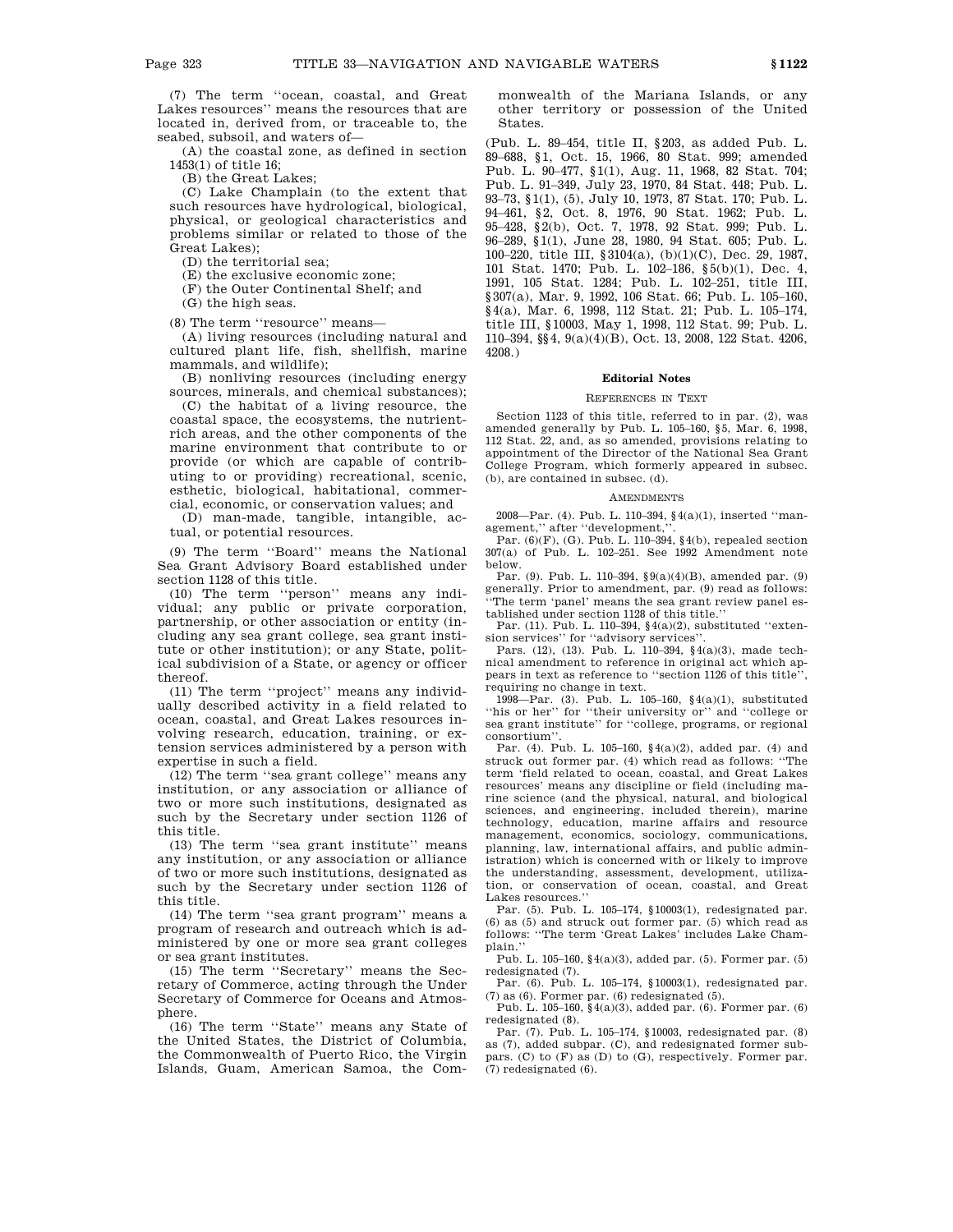Pub. L. 105–160, §4(a)(3), redesignated par. (5) as (7).

Former par. (7) redesignated (9). Pars. (8) to (10). Pub. L. 105–174, §10003(1), redesignated pars. (9) to (11) as (8) to (10), respectively. Former par. (8) redesignated (7).

Pub. L. 105–160,  $\S4(a)(3),$  redesignated pars.  $(6)$  to  $(8)$  as (8) to (10), respectively. Former pars. (9) and (10) redesignated (11) and (12), respectively.

Par. (11). Pub. L. 105–174, §10003(1), redesignated par. (12) as (11). Former par. (11) redesignated (10).

Pub. L. 105–160, §4(a)(3), (4), redesignated par. (9) as (11) and substituted ''institute or other institution'' for 'regional consortium, institution of higher education, institute, or laboratory". Former par.  $(11)$  redesignated (13).

Pars. (12) to (17). Pub. L. 105–174, §10003(1), redesignated pars. (13) to (17) as (12) to (16), respectively. Former par. (12) redesignated (11).

Pub. L. 105–160, §4(a)(5), added pars. (12) to (17) and struck out former pars.  $(12)$  to  $(17)$  which defined "sea grant college'', ''sea grant program'', ''sea grant regional consortium'', ''Secretary'', ''State'', and ''Under Secretary'', respectively.

Pub. L. 105–160, §4(a)(3), redesignated pars. (10) to (15) as (12) to (17), respectively.

1992—Par. (6)(F), (G). Pub. L. 102–251, §307(a), which directed addition of subpar. (F) and redesignation of former subpar. (F) as (G), was repealed by section 4(b) of Pub. L. 110–394. See Effective Date of 1992 Amendment note below.

1991—Par. (4). Pub. L. 102–186 inserted ''marine affairs and resource management," after "education,".<br>1987—Pars. (2), (3). Pub. L. 100–220, §3104(a)(1), (2),

added par. (3), redesignated former par. (3) as (2), and struck out former par. (2) which read as follows: ''The term 'Administrator' means the Administrator of the National Oceanic and Atmospheric Administration.''

Par. (4). Pub. L. 100–220, §3104(b)(1)(C), substituted ''ocean, coastal, and Great Lakes resources'' for ''ocean

and coastal resources'' in two places. Par. (6). Pub. L. 100–220, §3104(a)(3), added par. (6) and struck out former par. (6) which read as follows: ''The term 'marine environment' means the coastal zone, as defined in section 1453(1) of title 16; the seabed, subsoil, and waters of the Great Lakes and the territorial sea of the United States; the waters of any zone over which the United States asserts exclusive fishery management authority; the waters of the high seas; and the seabed and subsoil of and beyond the outer Continental Shelf.''

Par. (7). Pub. L. 100–220, §3104(a)(3), added par. (7) and struck out former par. (7) which read as follows: ''The term 'ocean and coastal resource' means any resource (whether living, nonliving, manmade, tangible, intangible, actual, or potential) which is located in, derived from, or traceable to, the marine environment. Such term includes the habitat of any such living resource, the coastal space, the ecosystems, the nutrient-rich areas, and the other components of the marine environment which contribute to or provide (or which are capable of contributing to or providing) recreational, scenic, esthetic, biological, habitational, commercial, economic, or conservation values. Living resources include natural and cultured plant life, fish, shellfish, marine mammals, and wildlife. Nonliving resources include energy sources, minerals, and chemical substances.

Par. (11). Pub. L. 100–220, §3104(b)(1)(C), substituted ''ocean, coastal, and Great Lakes resources'' for ''ocean and coastal resources''.

Par. (15). Pub. L. 100–220, §3104(a)(4), added par. (15).

1980—Par. (6). Pub. L. 96–289 extended term ''marine environment'' to include waters of Great Lakes.

1978—Pub. L. 95–428 substituted ''national sea grant college program" for "national sea grant program"

1976—Pub. L. 94–461 substituted provisions defining terms used in this subchapter for provisions designating Secretary of Commerce as administering authority for national sea grant program and authorizing appropriations through fiscal 1976.

1973—Subsec. (a). Pub. L. 93–73, §1(5), substituted ''Secretary of Commerce'' and ''Secretary'' for ''National Science Foundation'' and ''Foundation'', respectively.

Subsec. (b)(1). Pub. L. 93–73, §1(1), (5), authorized appropriations of \$30,000,000; \$40,000,000; and \$50,000,000 for fiscal years ending June 30, 1974, 1975, and 1976, and substituted ''Secretary'' for ''Foundation''.

1970—Subsec. (b)(1). Pub. L. 91–349 authorized appropriations for fiscal year ending June 30, 1971, not to exceed the sum of \$20,000,000, for fiscal year ending June 30, 1972, not to exceed the sum of \$25,000,000, and for fiscal year ending June 30, 1973, not to exceed the sum of \$30,000,000.

1968—Subsec. (b)(1). Pub. L. 90–477 authorized appropriations for fiscal year ending June 30, 1969, not to exceed the sum of \$6,000,000, and for fiscal year ending June 30, 1970, not to exceed the sum of \$15,000,000.

# **Statutory Notes and Related Subsidiaries**

### EFFECTIVE DATE OF 1992 AMENDMENT

Amendment by Pub. L. 102–251 effective on date on which Agreement between the United States and the Union of Soviet Socialist Republics on the Maritime Boundary, signed June 1, 1990, enters into force for United States, with authority to prescribe implementing regulations effective Mar. 9, 1992, but with no such regulation to be effective until date on which Agreement enters into force for United States, see section 308 of Pub. L. 102–251, set out as a note under section 773 of Title 16, Conservation.

#### **Executive Documents**

### TERRITORIAL SEA OF UNITED STATES

For extension of territorial sea of United States, see Proc. No. 5928, set out as a note under section 1331 of Title 43, Public Lands.

### **§ 1123. National sea grant college program**

# **(a) Program maintenance**

The Secretary shall maintain within the Administration a program to be known as the national sea grant college program. The national sea grant college program shall be administered by a national sea grant office within the Administration.

# **(b) Program elements**

The national sea grant college program shall consist of the financial assistance for research, education, extension, training, technology transfer, and public service and other activities authorized in this subchapter, and shall provide support for the following elements—

(1) sea grant programs that comprise a national sea grant college program network, including international projects conducted within such programs and regional and national projects conducted among such programs;

(2) administration of the national sea grant college program and this subchapter by the national sea grant office and the Administration;

(3) the fellowship program under section 1127 of this title; and

(4) any regional or national strategic investments in fields relating to ocean, coastal, and Great Lakes resources developed in consultation with the Board and with the approval of the sea grant colleges and the sea grant institutes.

# **(c) Responsibilities of Secretary**

(1) The Secretary, in consultation with the Board, sea grant colleges, and sea grant insti-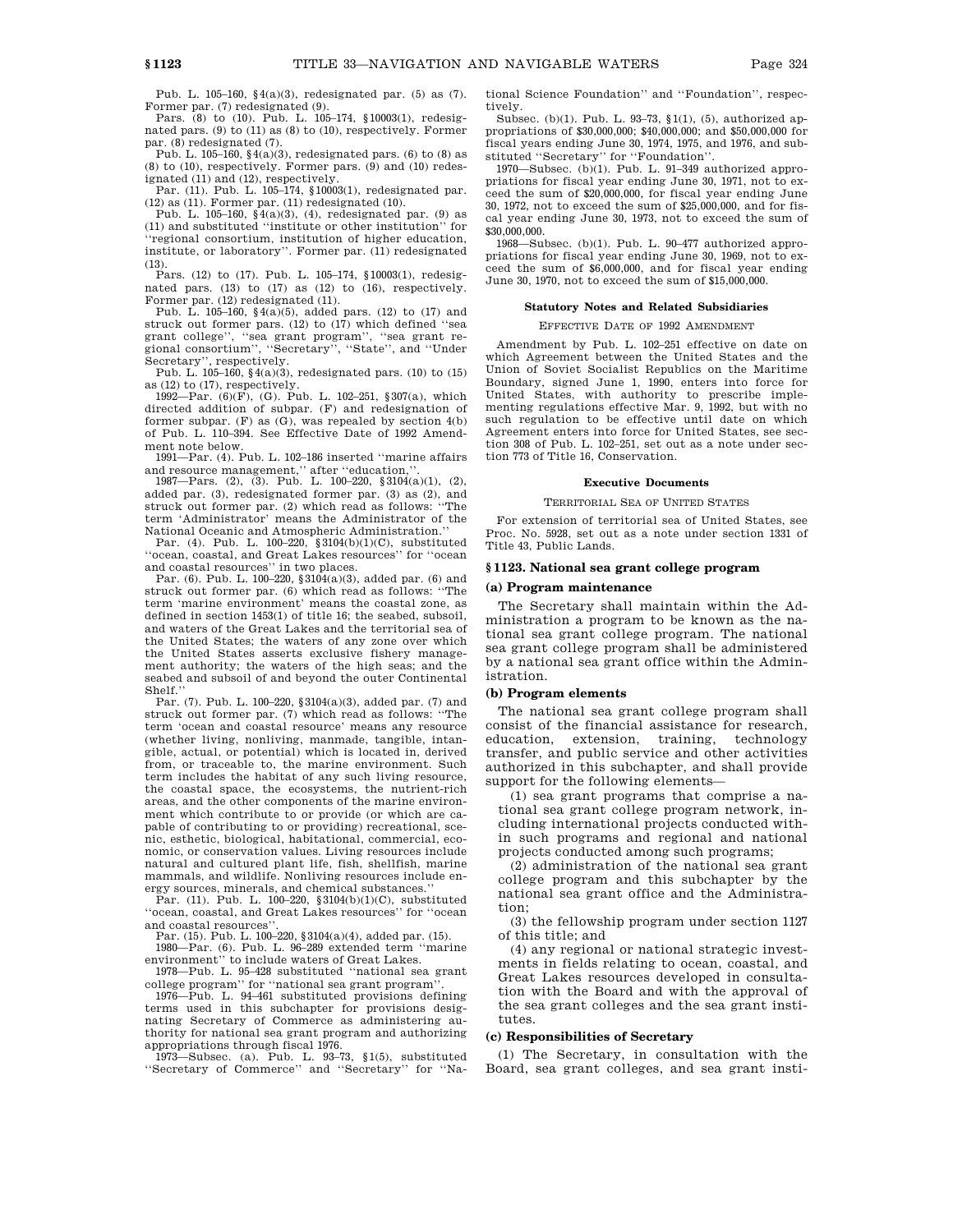tutes, shall develop at least every 4 years a strategic plan that establishes priorities for the national sea grant college program, provides an appropriately balanced response to local, regional, and national needs, and is reflective of integration with the relevant portions of the strategic plans of the Department of Commerce and of the Administration.

(2) The Secretary, in consultation with the Board, sea grant colleges, and sea grant institutes, shall establish guidelines related to the activities and responsibilities of sea grant colleges and sea grant institutes. Such guidelines shall include requirements for the conduct of merit review by the sea grant colleges and sea grant institutes of proposals for grants and contracts to be awarded under section 1124 of this title, providing, at a minimum, for standardized documentation of such proposals and peer review of all research projects.

(3) The Secretary shall by regulation prescribe the qualifications required for designation of sea grant colleges and sea grant institutes under section 1126 of this title.

(4) To carry out the provisions of this subchapter, the Secretary may—

(A) appoint, assign the duties, transfer, and fix the compensation of such personnel as may be necessary, in accordance with civil service laws;

(B) make appointments with respect to temporary and intermittent services to the extent authorized by section 3109 of title 5;

(C) publish or arrange for the publication of, and otherwise disseminate, in cooperation with other offices and programs in the Administration and without regard to section 501 of title 44, any information of research, educational, training or other value in fields related to ocean, coastal, or Great Lakes resources;

(D) enter into contracts, cooperative agreements, and other transactions without regard to section 6101 of title 41;

(E) accept donations of money and, notwithstanding section 1342 of title 31, of voluntary and uncompensated services;

(F) accept funds from other Federal departments and agencies, including agencies within the Administration, to pay for and add to grants made and contracts entered into by the Secretary; and

(G) promulgate such rules and regulations as may be necessary and appropriate.

# **(d) Director of National Sea Grant College Program**

(1) The Secretary shall appoint, as the Director of the National Sea Grant College Program, a qualified individual who has appropriate administrative experience and knowledge or expertise in fields related to ocean, coastal, and Great Lakes resources. The Director shall be appointed and compensated, without regard to the provisions of title 5 governing appointments in the competitive service, at a rate payable under section 5376 of title 5.

(2) Subject to the supervision of the Secretary, the Director shall administer the national sea grant college program and oversee the operation of the national sea grant office. In addition to any other duty prescribed by law or assigned by the Secretary, the Director shall—

(A) facilitate and coordinate the development of a strategic plan under subsection  $(c)(1)$ ;

(B) advise the Secretary with respect to the expertise and capabilities which are available within or through the national sea grant college program and encourage the use of such expertise and capabilities, on a cooperative or other basis, by other offices and activities within the Administration, and other Federal departments and agencies;

(C) advise the Secretary on the designation of sea grant colleges and sea grant institutes, and, if appropriate, on the termination or suspension of any such designation; and

(D) encourage the establishment and growth of sea grant programs, and cooperation and coordination with other Federal activities in fields related to ocean, coastal, and Great Lakes resources.

(3) With respect to sea grant colleges, sea grant institutes, sea grant programs, and sea grant projects, the Director shall—

(A) evaluate and assess the performance of the programs of sea grant colleges and sea grant institutes, using the priorities, guidelines, and qualifications established by the Secretary under subsection (c), and determine which of the programs are the best managed and carry out the highest quality research, education, extension, and training activities;

(B) subject to the availability of appropriations, allocate funding among sea grant colleges, sea grant institutes, sea grant programs, and sea grant projects so as to—

(i) promote healthy competition among sea grant colleges and institutes;

(ii) encourage collaborations among sea grant colleges and sea grant institutes to address regional and national priorities established under subsection (c)(1);

(iii) ensure successful implementation of sea grant programs;

(iv) to the maximum extent consistent with other provisions of this subchapter, provide a stable base of funding for sea grant colleges and institutes;

(v) encourage and promote coordination and cooperation between the research, education, and outreach programs of the Administration and those of academic institutions; and

(vi) encourage cooperation with Minority Serving Institutions to enhance collaborative research opportunities and increase the number of such students graduating in NOAA science areas; and

(C) ensure compliance with the guidelines for merit review under subsection (c)(2).

(Pub. L. 89–454, title II, §204, as added Pub. L. 89–688, §1, Oct. 15, 1966, 80 Stat. 999; amended Pub. L. 90–477, §1(2), Aug. 11, 1968, 82 Stat. 704; Pub. L. 93–73, §1(2)–(7), July 10, 1973, 87 Stat. 170; Pub. L. 94–461, §2, Oct. 8, 1976, 90 Stat. 1963; Pub. L. 95–428, §§2(b), 3(1), Oct. 7, 1978, 92 Stat. 999; Pub. L. 96–289, §1(2), June 28, 1980, 94 Stat. 605; Pub. L. 100–220, title III, §§3104(b)(1)(D), (2), (c), 3105(b), Dec. 29, 1987, 101 Stat. 1470, 1471; Pub. L.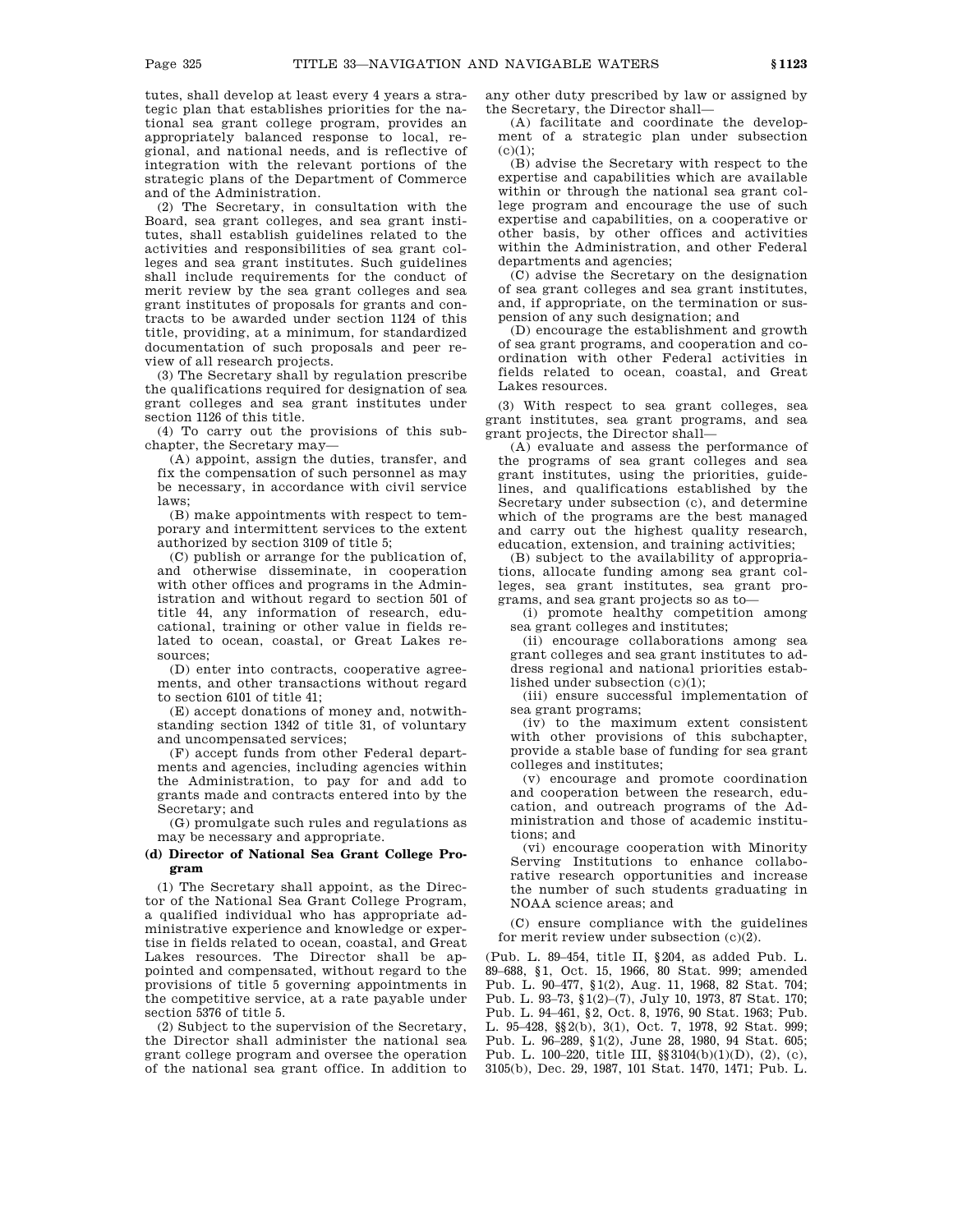102–186, §§2, 4(b)(1)(A), Dec. 4, 1991, 105 Stat. 1282, 1283; Pub. L. 105–160, §5, Mar. 6, 1998, 112 Stat. 22; Pub. L. 107–299, §3(a), (b)(1), (c), Nov. 26, 2002, 116 Stat. 2345, 2346; Pub. L. 110–394, §§5, 9(a)(4)(C)(i), Oct. 13, 2008, 122 Stat. 4206, 4208; Pub. L. 116–221, §§4(a), 6, 9(c)(1), 11(1), Dec. 18, 2020, 134 Stat. 1058, 1059, 1061.)

# **Editorial Notes**

### REFERENCES IN TEXT

The provisions of title 5 governing appointments in the competitive service, referred to in subsec. (d)(1), are classified generally to section 3301 et seq. of Title 5, Government Organization and Employees.

This subchapter, referred to in subsec. (d)(3)(B)(iv), was in the original ''this Act'' and was translated as reading ''this title'' meaning title II of Pub. L. 89–454, which enacted this subchapter, to reflect the probable intent of Congress.

#### CODIFICATION

In subsec.  $(c)(4)(D)$ , "section 6101 of title 41" substituted for ''section 5 of title 41, United States Code'' on authority of Pub. L. 111–350, §6(c), Jan. 4, 2011, 124 Stat. 3854, which Act enacted Title 41, Public Contracts.

### AMENDMENTS

2020—Subsec. (b). Pub. L. 116–221, §6, inserted ''for research, education, extension, training, technology transfer, and public service'' after ''financial assistance'' in introductory provisions.

Subsec. (c)(4)(E). Pub. L. 116–221, §4(a), amended subpar. (E) generally. Prior to amendment, subpar. (E) read as follows: ''notwithstanding section 1342 of title 31, accept donations and voluntary and uncompensated services:'

Subsec. (d)(3). Pub. L. 116–221, §9(c)(1)(A), substituted ''With respect to sea grant colleges, sea grant institutes, sea grant programs, and sea grant projects'' for ''With respect to sea grant colleges and sea grant institutes'' in introductory provisions.

Subsec. (d)(3)(B). Pub. L. 116–221, §9(c)(1)(B), substituted ''funding among sea grant colleges, sea grant institutes, sea grant programs, and sea grant projects'' for ''funding among sea grant colleges and sea grant institutes'' in introductory provisions.

Subsec. (d)(3)(B)(vi). Pub. L. 116–221, §11(1), realigned margin.

2008—Subsec. (b)(1). Pub. L. 110–394, §5(a)(1), amended par. (1) generally. Prior to amendment, par. (1) read as follows: ''sea grant programs which comprise a national sea grant college program network, including international projects conducted within such programs;''.

Subsec. (b)(2). Pub. L. 110–394, §5(a)(2), amended par. (2) generally. Prior to amendment, par. (2) read as follows: ''administration of the national sea grant college program and this subchapter by the national sea grant office, the Administration, and the panel;''.

Subsec. (b)(4). Pub. L. 110–394, §5(a)(3), amended par. (4) generally. Prior to amendment, par. (4) read as follows: ''any national strategic investments in fields relating to ocean, coastal, and Great Lakes resources developed with the approval of the panel, the sea grant colleges, and the sea grant institutes.''

Subsec. (c)(1). Pub. L. 110-394,  $\S(2a)(4)(C)(i)$ , substituted ''Board'' for ''panel''.

Subsec. (c)(2). Pub. L. 110–394, §§5(b), 9(a)(4)(C)(i), substituted ''The'' for ''Within 6 months of March 6, 1998, the" and "Board" for "panel"

Subsec. (d)(2)(A). Pub. L. 110–394, §5(c)(1), which directed the striking out of "long range", was executed by striking out ''long-range'' before ''strategic plan'' to reflect the probable intent of Congress.

Subsec. (d)(3)(A). Pub. L. 110–394, §5(c)(2), substituted "evaluate and assess" for "evaluate" and "activities;" for ''activities; and'', struck out cl. (i) designation before ''evaluate'', and struck out cl. (ii) which read as follows: ''rate the programs according to their relative performance (as determined under clause (i)) into no less than 5 categories, with each of the 2 best-performing categories containing no more than 25 percent of the programs;'

Subsec. (d)(3)(B)(ii). Pub. L. 110–394, §5(c)(3)(A), added cl. (ii). Former cl. (ii) redesignated (iii).

Subsec. (d)(3)(B)(iii). Pub. L. 110–394, §5(c)(3)(A), (B), redesignated cl. (ii) as (iii) and substituted ''ensure'' for ''encourage''. Former cl. (iii) redesignated (iv).

Subsec.  $(d)(3)(B)(iv)$ , (v). Pub. L. 110-394,  $§5(c)(3)(A)$ , redesignated cls. (iii) and (iv) as (iv) and (v), respectively.

Subsec. (d)(3)(B)(vi). Pub. L. 110–394, §5(c)(3)(C), (D), added cl. (vi).

2002—Subsec. (c)(1). Pub. L. 107–299, §3(a), amended par. (1) generally. Prior to amendment, par. (1) read as follows: ''The Secretary, in consultation with the panel, sea grant colleges, and sea grant institutes, shall develop a long-range strategic plan which establishes priorities for the national sea grant college program and which provides an appropriately balanced response

to local, regional, and national needs.'' Subsec. (d)(3)(A). Pub. L. 107–299, §3(b)(1), amended subpar. (A) generally. Prior to amendment, subpar. (A) read as follows: ''evaluate the programs of sea grant colleges and sea grant institutes, using the priorities, guidelines, and qualifications established by the Secretary;''.

Subsec. (d)(3)(B)(iv). Pub. L. 107–299, §3(c), added cl. (iv).

1998—Pub. L. 105–160 amended section catchline and text generally. Prior to amendment text consisted of subsecs. (a) to (d) relating to maintenance within the Administration of the National Sea Grant College Program, appointment and compensation of a Director of the program, duties of the Director, and powers of the Secretary to carry out the provisions of this subchapter.

1991—Subsec. (a). Pub. L. 102–186, §2(a), amended subsec. (a) generally. Prior to amendment, subsec. (a) read as follows: ''The Secretary shall maintain, within the Administration, a program to be known as the national sea grant college program. The national sea grant college program shall consist of the financial assistance and other activities provided for in this subchapter. The Secretary shall establish long-range planning guidelines and priorities for, and adequately evaluate, this program.''

Subsec. (c)(3). Pub. L. 102–186, §4(b)(1)(A), substituted 'section 1124" for "sections 1124 and 1125"

Subsec. (c)(8). Pub. L. 102–186, §2(b), added par. (8).

Subsec. (d)(6). Pub. L. 102–186, §2(c), inserted ''and add'' after ''to pay for''.

1987—Subsec. (b)(1)(A). Pub. L. 100–220, §3104(b)(1)(D), substituted ''ocean, coastal, and Great Lakes resources'' for ''ocean and coastal resources''.

Subsec. (c). Pub. L. 100–220, §3104(c), substituted ''Under Secretary'' for ''Administrator'' wherever appearing in introductory provisions and par. (2).

Subsec.  $(c)(5)$ . Pub. L. 100–220, §3104(b)(2), substituted 'ocean, coastal, and Great Lakes resources'' for "ocean and coastal resource'

Subsec. (d)(3). Pub. L. 100–220, §3104(b)(1)(D), substituted ''ocean, coastal, and Great Lakes resources'' for ''ocean and coastal resources'' in two places.

Subsec. (d)(6). Pub. L. 100–220, §3105(b), struck out ''under section 1124(a) of this title'' after ''Secretary''.

1980—Subsec. (c)(5) to (7). Pub. L. 96–289 added par. (5) and redesignated former pars. (5) and (6) as (6) and (7), respectively.

1978—Subsecs. (a) to (c). Pub. L. 95–428, §2(b), substituted ''national sea grant college program'' for ''na-

tional sea grant program'' wherever appearing. Subsec. (d)(6), (7). Pub. L. 95–428, §3(1)(B), (C), added par. (6) and redesignated former par. (6) as (7).

1976—Pub. L. 94–461 substituted provisions covering the establishment and administration of the national sea grant program for provisions covering the marine resource development programs.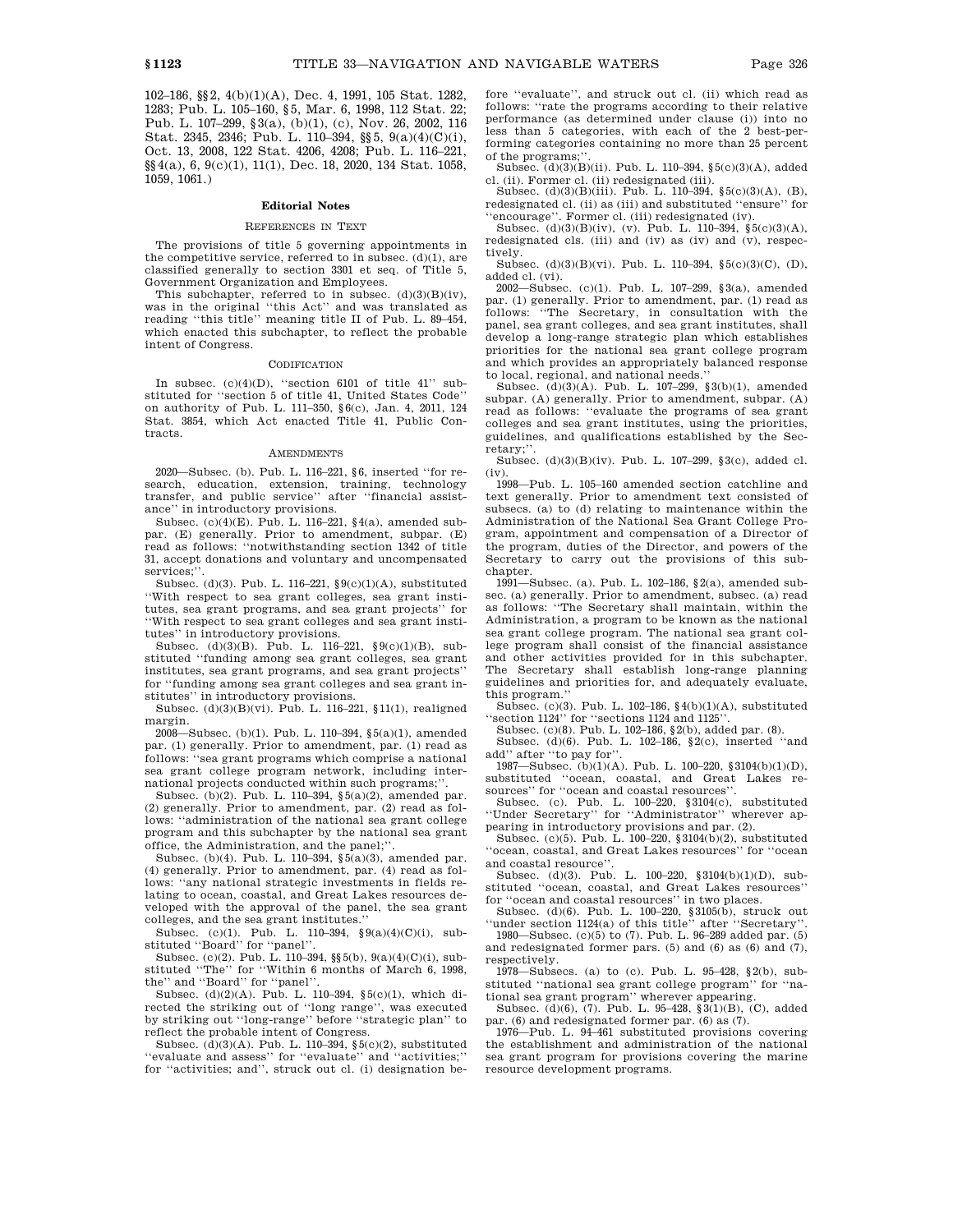1973—Subsec. (a). Pub. L. 93–73, §1(2), (5), deleted item (1) designation for provision respecting consultation with experts and Federal agencies, deleted item (2) provision for seeking advice and counsel from the National Council on Marine Resources and Engineering Development, and substituted "Secretary" for "Foundation"

Subsec. (b). Pub. L. 93–73,  $\S1(5)$ , substituted "Secretary'' for ''Foundation'' and ''his authority'' for ''its authority''.

Subsec. (d)(1). Pub. L. 93–73, §1(3), (5), authorized Federal contributions exceeding percentage limitation to programs limited to one percent of appropriations for the fiscal year when reducing or eliminating matching payments by a participant when Secretary determines it would be inequitable relevant to the benefits derived by the participant from the program to require the participant to make a one-third payment of the cost, and substituted ''Secretary'' for ''Foundation'' in last sentence.

Subsec. (d)(2). Pub. L. 93–73, §1(4), (5), made prohibitions of paragraph inapplicable to non-self-propelled habitats, buoys, platforms, or other similar devices or structures, used principally for research purposes and substituted ''Secretary'' for ''foundation''. Subsecs. (d)(3), (e). Pub. L. 93–73, §1(5), substituted

''Secretary'' for ''Foundation''.

Subsec. (f). Pub. L. 93–73, §1(5), substituted ''Secretary'' for ''Foundation'' and ''his functions'' for ''its functions''.

Subsec. (g). Pub. L. 93–73, §1(6), substituted provisions for exercise of powers and authority under this subchapter by the Secretary rather than the Foundation under the powers and authority of the National Science Foundation Act of 1950, as amended.

Subsec. (h). Pub. L. 93–73, §1(5), substituted ''Secretary'' for ''Foundation'' and ''his functions'' for ''its functions''.

Subsec. (i)(3). Pub. L. 93–73, §1(7), inserted ''and which is so designated by the Secretary'' after ''marine resources''.

Subsec.  $(i)(4)(A)$  to  $(C)$ . Pub. L. 93-73, §1(5), sub-

stituted ''Secretary'' for ''Foundation''. 1968—Subsec. (d)(1). Pub. L. 90–477 struck out ''in any fiscal year'' after ''The total amount of payments'' and

# **Statutory Notes and Related Subsidiaries**

''by any participants''.

#### **CONSTRUCTION**

Pub. L. 116–221, §4(d), Dec. 18, 2020, 134 Stat. 1058, provided that: ''Nothing in this section [amending this section and enacting provisions set out as a note below] shall be construed to limit or otherwise affect any other amounts available for marine policy fellowships under section 208(b) of the National Sea Grant College Program Act (33 U.S.C. 1127(b)), including amounts—

 $(1)$  accepted under section 204 $(c)(4)(F)$  of that Act (33 U.S.C. 1123(c)(4)(F)); or

''(2) appropriated pursuant to the authorization of appropriations under section 212 of that Act (33 U.S.C.  $1131$ ).

#### PRIORITIES

Pub. L. 116–221, §4(b), Dec. 18, 2020, 134 Stat. 1058, provided that: ''The Secretary of Commerce, acting through the Under Secretary of Commerce for Oceans and Atmosphere, shall establish priorities for the use of donations accepted under section  $204(c)(4)(E)$  of the National Sea Grant College Program Act (33 U.S.C.  $1123(c)(4)(E)$ , and shall consider among those priorities the possibility of expanding the Dean John A. Knauss Marine Policy Fellowship's placement of additional fellows in relevant legislative offices under section 208(b) of that Act (33 U.S.C. 1127(b)), in accordance with the recommendations under subsection (c) of this section [134 Stat. 1058].

### REVIEW OF EVALUATION AND RATING PROCESS

Pub. L. 107–299, §3(b)(2), Nov. 26, 2002, 116 Stat. 2346, provided that after 3 years after Nov. 26, 2002, the Secretary of Commerce, acting through the Under Secretary of Commerce for Oceans and Atmosphere, was to contract with the National Academy of Sciences to review the effectiveness of the evaluation and rating system under this section in determining the relative performance of programs of sea grant colleges and sea grant institutes and provided that the National Academy of Sciences would submit a report to the Congress on the findings and recommendations of the panel not later than 4 years after Nov. 26, 2002.

### NOTICE OF REORGANIZATION

Pub. L. 105–160, §9(d), Mar. 6, 1998, 112 Stat. 27, provided that: ''The Secretary of Commerce shall provide notice to the Committees on Science [now Science, Space, and Technology], Resources [now Natural Resources], and Appropriations of the House of Representatives and the Committees on Commerce, Science, and Transportation and Appropriations of the Senate, not later than 45 days before any major reorganization of any program, project, or activity of the National Sea Grant College Program.''

# **§ 1124. Program or project grants and contracts**

# **(a) Authorization; purposes; limitation on amount**

The Secretary may make grants and enter into contracts under this subsection to assist any sea grant program or project if the Secretary finds that such program or project will—

(1) implement the objective set forth in section 1121(b) of this title; and

(2) be responsive to the needs or problems of individual States or regions.

The total amount paid pursuant to any such grant or contract may equal 662 ⁄3 percent, or any lesser percent, of the total cost of the sea grant program or project involved; except that this limitation shall not apply in the case of grants or contracts paid for with funds accepted by the Secretary under section  $1123(c)(4)(F)$  of this title or that are appropriated under section 1127(b) of this title.

# **(b) Special grants; maximum amount; prerequisites**

The Secretary may make special grants under this subsection to implement the objective set forth in section 1121(b) of this title. The amount of any such grant may equal 100 percent, or any lesser percent, of the total cost of the project involved. No grant may be made under this subsection unless the Secretary finds that—

(1) no reasonable means is available through which the applicant can meet the matching requirement for a grant under subsection (a);

(2) the probable benefit of such project outweighs the public interest in such matching requirement; and

(3) the same or equivalent benefit cannot be obtained through the award of a contract or grant under subsection (a).

The total amount that may be provided for grants under this subsection during any fiscal year shall not exceed an amount equal to 5 percent of the total funds appropriated for such year under section 1131 of this title.

### **(c) Eligibility and procedure**

Any person may apply to the Secretary for a grant or contract under this section. Application shall be made in such form and manner, and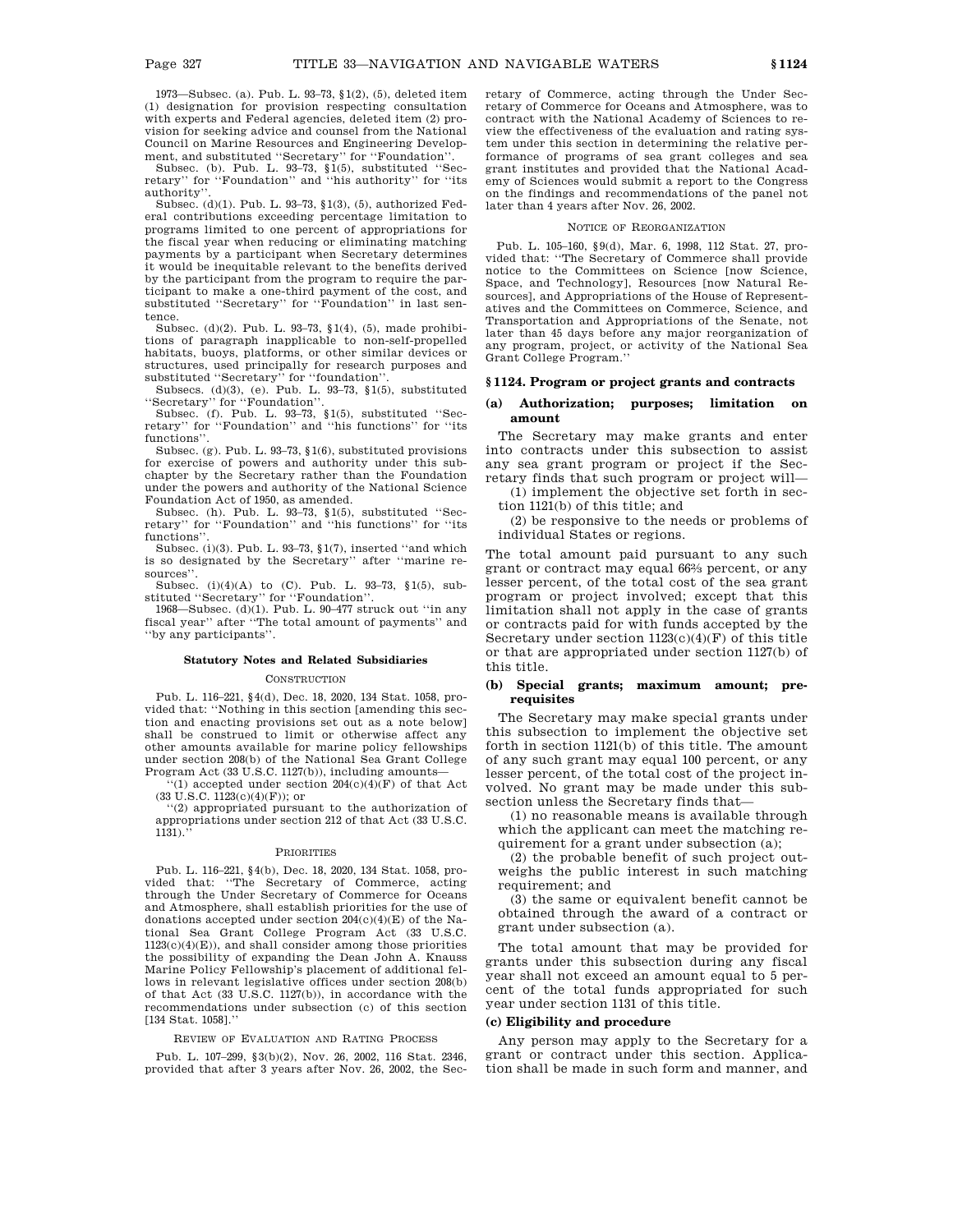with such content and other submissions, as the Secretary shall by regulation prescribe. The Secretary shall act upon each such application within 6 months after the date on which all required information is received.

# **(d) Terms and conditions**

(1) Any grant made, or contract entered into, under this section shall be subject to the limitations and provisions set forth in paragraphs (2), (3), and (4) and to such other terms, conditions, and requirements as the Secretary deems necessary or appropriate. Terms, conditions, and requirements imposed by the Secretary under this paragraph shall minimize any requirement of prior Federal approval.

(2) No payment under any grant or contract under this section may be applied to—

(A) the purchase or rental of any land; or

(B) the purchase, rental, construction, preservation, or repair of any building, dock, or vessel;

except that payment under any such grant or contract may be applied to the short-term rental of buildings or facilities for meetings which are in direct support of any sea grant program or project and may, if approved by the Secretary, be applied to the purchase, rental, construction, preservation, or repair of non-selfpropelled habitats, buoys, platforms, and other similar devices or structures, or to the rental of any research vessel which is used in direct support of activities under any sea grant program or project.

(3) The total amount which may be obligated for payment pursuant to grants made to, and contracts entered into with, persons under this section within any one State in any fiscal year shall not exceed an amount equal to 15 percent of the total funds appropriated for such year pursuant to section 1131 of this title.

(4) Any person who receives or utilizes any proceeds of any grant or contract under this section shall keep such records as the Secretary shall by regulation prescribe as being necessary and appropriate to facilitate effective audit and evaluation, including records which fully disclose the amount and disposition by such recipient of such proceeds, the total cost of the program or project in connection with which such proceeds were used, and the amount, if any, of such cost which was provided through other sources. Such records shall be maintained for 3 years after the completion of such a program or project. The Secretary and the Comptroller General of the United States, or any of their duly authorized representatives, shall have access, for the purpose of audit and evaluation, to any books, documents, papers, and records of receipts which, in the opinion of the Secretary or of the Comptroller General, may be related or pertinent to such grants and contracts.

(Pub. L. 89–454, title II, §205, as added Pub. L. 89–688, §1, Oct. 15, 1966, 80 Stat. 1001; amended Pub. L. 93–73, §1(8), July 10, 1973, 87 Stat. 170; Pub. L. 94–461, §2, Oct. 8, 1976, 90 Stat. 1964; Pub. L. 95–428, §3(2), Oct. 7, 1978, 92 Stat. 999; Pub. L. 96–289, §1(3), June 28, 1980, 94 Stat. 605; Pub. L. 100–220, title III, §3105(a), Dec. 29, 1987, 101 Stat. 1471; Pub. L. 102–186, §4(b)(1)(B), Dec. 4, 1991, 105

Stat. 1283; Pub. L. 107–299, §4, Nov. 26, 2002, 116 Stat. 2346; Pub. L. 110–394, §6, Oct. 13, 2008, 122 Stat. 4207.)

# **Editorial Notes**

#### **AMENDMENTS**

2008—Subsec. (a). Pub. L. 110–394, §6(1), substituted  $^{\prime\prime}$ 1123(c)(4)(F) of this title or that are appropriated under section 1127(b) of this title." for " $1123(c)(4)(F)$  of this title.''

Subsec. (b). Pub. L. 110-394,  $\S6(2)$ , inserted concluding provisions and struck out former concluding provisions which read as follows: ''The total amount which may be provided for grants under this subsection during any fiscal year shall not exceed an amount equal to 1 percent of the total funds appropriated for such year pursuant to section 1131 of this title.''

2002—Subsec. (a). Pub. L. 107–299 substituted ''section  $1123(c)(4)(F)$ '' for ''section  $1123(d)(6)$ '' in concluding provisions.

1991—Subsec. (b)(3). Pub. L. 102–186 struck out reference to section 1125 of this title after reference to subsection (a) of this section.

1987—Subsec. (d)(1). Pub. L. 100–220 inserted at end ''Terms, conditions, and requirements imposed by the Secretary under this paragraph shall minimize any requirement of prior Federal approval.''

1980—Subsec. (d)(2). Pub. L. 96–289 authorized application of any payment under a grant or contract to the short-term rental of buildings or facilities for meetings which are in direct support of any sea grant program or project.

1978—Subsec. (a). Pub. L. 95–428 made the percentage limitation inapplicable to grants or contracts paid for with funds accepted by the Secretary under section  $1123(d)(6)$  of this title.

1976—Pub. L. 94–461 substituted provisions covering program or project grants and contracts for provisions authorizing the study of ways to share with other countries the results of marine research useful in the exploration, development, conservation, and management of marine resources.

1973—Pub. L. 93–73 substituted provisions for study of international marine technology transfer for prior provisions respecting advisory functions of National Council on Marine Resources and Development.

# **§ 1124a. Repealed. Pub. L. 105–160, § 6, Mar. 6, 1998, 112 Stat. 24**

Section, Pub. L. 94–461, §3, Oct. 8, 1976, 90 Stat. 1969; Pub. L. 95–58, §2, June 29, 1977, 91 Stat. 254; Pub. L. 95–428, §4(2), (3), Oct. 7, 1978, 92 Stat. 1000; Pub. L. 96–289, §§2, 3, June 28, 1980, 94 Stat. 605; Pub. L. 98–623, title V, §501(b), Nov. 8, 1984, 98 Stat. 3410; Pub. L. 100-220, title III, §3111, Dec. 29, 1987, 101 Stat. 1474; Pub. L. 102–251, title III, §307(b), Mar. 9, 1992, 106 Stat. 66, related to sea grant international program.

# **§ 1125. Repealed. Pub. L. 102–186, § 4(a), Dec. 4, 1991, 105 Stat. 1283**

Section, Pub. L. 89–454, title II, §206, as added Pub. L. 94–461, §2, Oct. 8, 1976, 90 Stat. 1965; amended Pub. L. 95–58, §1, June 29, 1977, 91 Stat. 254; Pub. L. 95–428, §3(3), Oct. 7, 1978, 92 Stat. 999; Pub. L. 96–289, §1(4), June 28, 1980, 94 Stat. 605; Pub. L. 100–220, title III, §3106(a), Dec. 29, 1987, 101 Stat. 1471, required development of a sea grant strategic research plan and authorized grants and contracts to carry out the program.

# **§ 1126. Sea grant colleges and sea grant institutes (a) Designation**

(1) A sea grant college or sea grant institute shall meet the following qualifications—

(A) have an existing broad base of competence in fields related to ocean, coastal, and Great Lakes resources;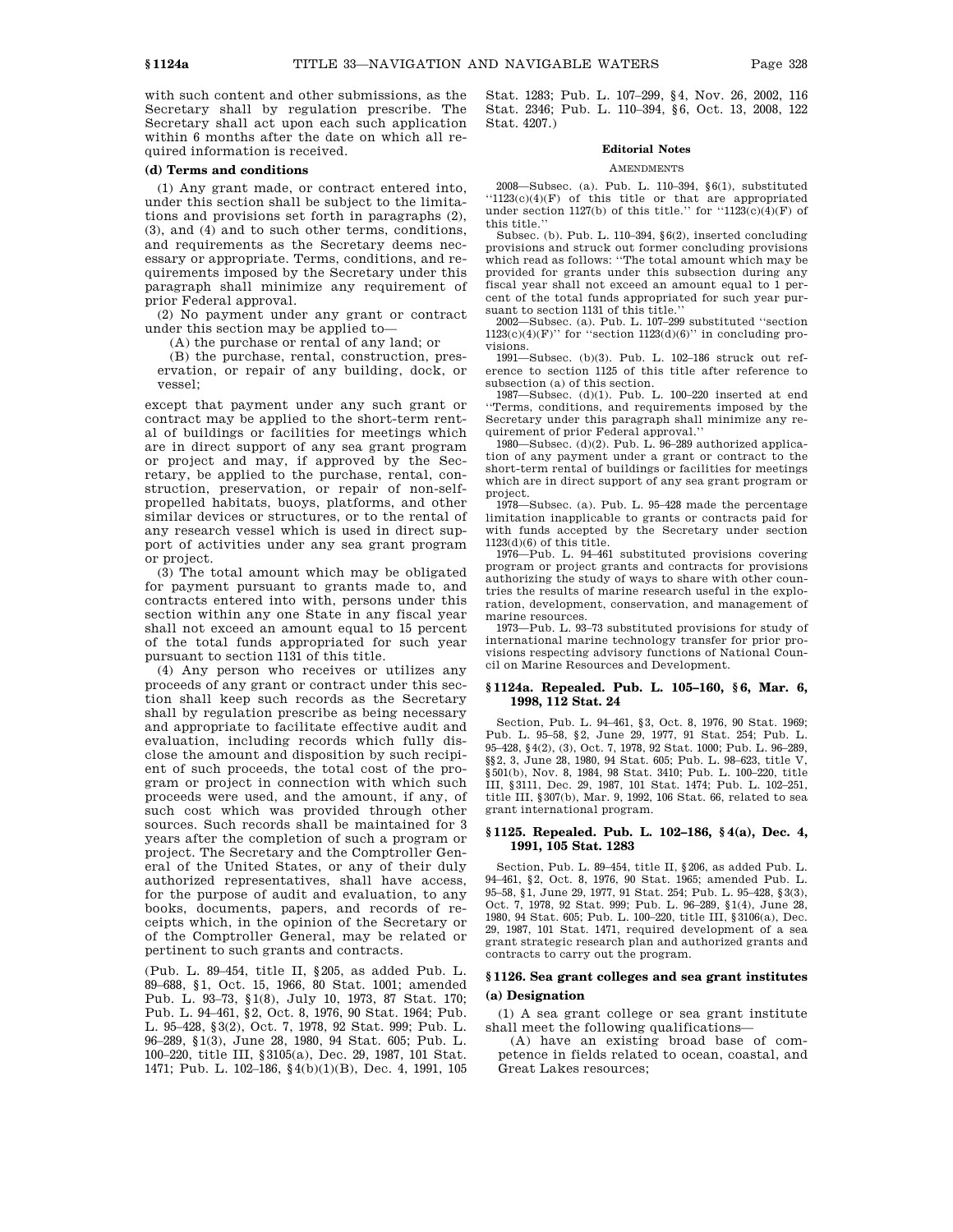(B) make a long-term commitment to the objective in section 1121(b) of this title, as determined by the Secretary;

(C) cooperate with other sea grant colleges and institutes and other persons to solve problems or meet needs relating to ocean, coastal, and Great Lakes resources;

(D) have received financial assistance under section 1124 of this title;

(E) be recognized for excellence in fields related to ocean, coastal, and Great Lakes resources (including marine resources management and science), as determined by the Secretary; and

(F) meet such other qualifications as the Secretary, in consultation with the Board, considers necessary or appropriate.

(2) The Secretary may designate an institution, or an association or alliance of two or more such institutions, as a sea grant college if the institution, association, or alliance—

(A) meets the qualifications in paragraph (1); and

(B) maintains a program of research, extension services, training, and education in fields related to ocean, coastal, and Great Lakes resources.

(3) The Secretary may designate an institution, or an association or alliance of two or more such institutions, as a sea grant institute if the institution, association, or alliance—

(A) meets the qualifications in paragraph (1); and

(B) maintains a program which includes, at a minimum, research and extension services.

# **(b) Additional designations**

# **(1) Notification to Congress of designations (A) In general**

Not less than 30 days before designating an institution, or an association or alliance of two or more such institutions, as a sea grant college or sea grant institute under subsection (a), the Secretary shall notify Congress in writing of the proposed designation. The notification shall include an evaluation and justification for the designation.

# **(B) Effect of joint resolution of disapproval**

The Secretary may not designate an institution, or an association or alliance of two or more such institutions, as a sea grant college or sea grant institute under subsection (a) if, before the end of the 30-day period described in subparagraph (A), a joint resolution disapproving the designation is enacted.

# **(2) Existing designees**

Any institution, or association or alliance of two or more such institutions, designated as a sea grant college or awarded institutional program status by the Director prior to March 6, 1998, shall not have to reapply for designation as a sea grant college or sea grant institute, respectively, after March 6, 1998, if the Director determines that the institution, or association or alliance of institutions, meets the qualifications in subsection (a).

# **(c) Suspension or termination of designation**

The Secretary may, for cause and after an opportunity for hearing, suspend or terminate any designation under subsection (a).

# **(d) Duties**

Subject to any regulations prescribed or guidelines established by the Secretary, it shall be the responsibility of each sea grant college and sea grant institute—

(1) to develop and implement, in consultation with the Secretary and the Board, a program that is consistent with the guidelines and priorities established under section 1123(c) of this title; and

(2) to conduct a merit review of all proposals for grants and contracts to be awarded under section 1124 of this title.

(Pub. L. 89–454, title II, §207, as added Pub. L. 94–461, §2, Oct. 8, 1976, 90 Stat. 1966; amended Pub. L. 100–220, title III, §3104(b)(1)(E), Dec. 29, 1987, 101 Stat. 1470; Pub. L. 105–160, §7, Mar. 6, 1998, 112 Stat. 24; Pub. L. 107–299, §8, Nov. 26, 2002, 116 Stat. 2348; Pub. L. 110–394, §§7, 9(a)(4)(C)(ii), Oct. 13, 2008, 122 Stat. 4207, 4208; Pub. L. 113–188, title II, §201(a), Nov. 26, 2014, 128 Stat. 2018; Pub. L. 116–221, §7, Dec. 18, 2020, 134 Stat. 1059.)

# **Editorial Notes**

### **AMENDMENTS**

2020—Subsec. (b). Pub. L. 116–221, §7(2), added par. (1), designated existing provisions as par. (2), and inserted par. (2) heading.

Pub. L. 116–221, §7(1), substituted ''Additional designations'' for ''Existing designees'' in heading.

2014—Subsec. (e). Pub. L. 113–188, which directed amendment of section 207 of the National Sea Grant Program Act by striking subsec. (e), was executed to this section, which is section 207 of the National Sea Grant College Program Act, to reflect the probable intent of Congress. Prior to amendment, subsec. (e) related to annual reports on progress made by colleges, universities, institutions, associations, and alliances to become designated under this section as sea grant colleges or sea grant institutes.

2008—Subsec. (a)(1)(F). Pub. L. 110–394, §9(a)(4)(C)(ii), substituted ''Board'' for ''panel''.

Subsec. (a)(2)(B), (3)(B). Pub. L. 110–394, §7, substituted ''extension services'' for ''advisory services''.

Subsec. (d)(1). Pub. L. 110–394,  $\S 9(a)(4)(C)(ii)$ , substituted ''Board'' for ''panel''.

2002—Subsec. (e). Pub. L. 107–299 added subsec. (e).

1998—Pub. L. 105–160 amended section catchline and text generally. Prior to amendment text consisted of subsecs. (a) to (c) relating to authorization of the Secretary to designate sea grant college and sea grant regional consortia with certain prerequisites, requirement of regulations to prescribe qualifications and guidelines, and authorization of the Secretary to suspend or terminate any designation.

1987—Subsec. (a)(2)(A), (3)(A), (B). Pub. L. 100–220 substituted ''ocean, coastal, and Great Lakes resources'' for ''ocean and coastal resources''.

# **§ 1127. Fellowships**

### **(a) In general**

To carry out the educational and training objectives of this subchapter, the Secretary shall support a program of fellowships for qualified individuals at the graduate and post-graduate level. The fellowships shall be related to ocean, coastal, and Great Lakes resources and awarded pursuant to guidelines established by the Secretary. The Secretary shall strive to ensure equal access for minority and economically disadvantaged students to the program carried out under this subsection.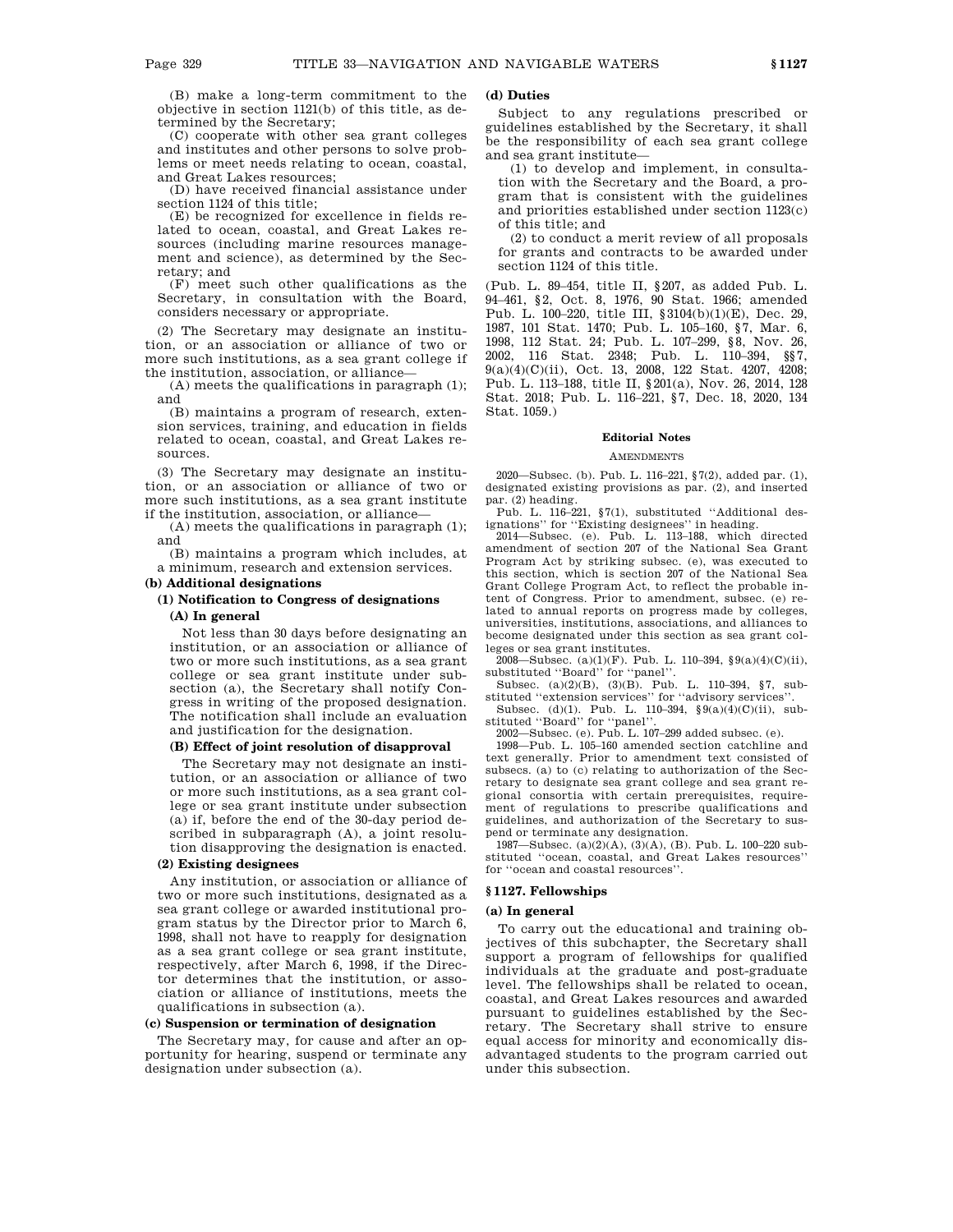# **(b) Dean John A. Knauss Marine Policy Fellowship**

# **(1) In general**

The Secretary shall award marine policy fellowships to support the placement of individuals at the graduate level of education in fields related to ocean, coastal and Great Lakes resources in positions with the executive and legislative branches of the United States Government.

# **(2) Placement priorities**

# **(A) In general**

In each year in which the Secretary awards a legislative fellowship under this subsection, when considering the placement of fellows, the Secretary shall prioritize placement of fellows in the following:

(i) Positions in offices of, or with Members on, committees of Congress that have jurisdiction over the National Oceanic and Atmospheric Administration.

(ii) Positions in offices of Members of Congress that have a demonstrated interest in ocean, coastal, or Great Lakes resources.

# **(B) Equitable distribution**

In placing fellows in offices described in subparagraph (A), the Secretary shall ensure that placements are equitably distributed among the political parties.

### **(3) Duration**

A fellowship awarded under this subsection shall be for a period of not more than 1 year.

# **(c) Restriction on use of funds**

Amounts available for fellowships under this section, including amounts accepted under section 1123(c)(4)(F) of this title or appropriated under section 1131 of this title to implement this section, shall be used only for award of such fellowships and administrative costs of implementing this section.

(Pub. L. 89–454, title II, §208, as added Pub. L. 94–461, §2, Oct. 8, 1976, 90 Stat. 1966; amended Pub. L. 100–66, §3, July 10, 1987, 101 Stat. 384; Pub. L. 100–220, title III, §3107, Dec. 29, 1987, 101 Stat. 1472; Pub. L. 102–186, §4(b)(1)(C), (D), Dec. 4, 1991, 105 Stat. 1283; Pub. L. 105–160, §4(b)(2), Mar. 6, 1998, 112 Stat. 22; Pub. L. 107–299, §5, Nov. 26, 2002, 116 Stat. 2346; Pub. L. 110–394, §8, Oct. 13, 2008, 122 Stat. 4207; Pub. L. 113–188, title II, §201(c), Nov. 26, 2014, 128 Stat. 2018; Pub. L. 116–221, §3(a), (b), Dec. 18, 2020, 134 Stat. 1057.)

### **Editorial Notes**

### REFERENCES IN TEXT

This subchapter, referred to in subsec. (a), was in the original ''this Act'' and was translated as reading ''this title'' meaning title II of Pub. L. 89–454, which enacted this subchapter, to reflect the probable intent of Congress.

# AMENDMENTS

2020—Subsec. (b). Pub. L. 116–221 designated first sentence as par. (1) and inserted heading, substituted ''shall award'' for ''may award'', added par. (2), and designated second sentence as par. (3) and inserted heading.

2014—Subsec. (a). Pub. L. 113–188, which directed amendment of section 208(a) of the National Sea Grant Program Act by striking the fourth sentence, was executed to this section, which is section 208(a) of the National Sea Grant College Program Act, to reflect the probable intent of Congress. Prior to amendment, fourth sentence read as follows: ''Every 2 years, the Secretary shall submit a report to the Congress describing the efforts by the Secretary to ensure equal access for minority and economically disadvantaged students to the program carried out under this subsection, and the results of such efforts.

2008—Subsec. (a). Pub. L. 110–394, §8(1), substituted ''Every 2 years,'' for ''Not later than 1 year after November 26, 2002, and every 2 years thereafter,'

Subsec. (c). Pub. L. 110–394, §8(2), added subsec. (c). 2002—Subsec. (a). Pub. L. 107–299, §5(a), inserted at end ''The Secretary shall strive to ensure equal access for minority and economically disadvantaged students to the program carried out under this subsection. Not later than 1 year after November 26, 2002, and every 2 years thereafter, the Secretary shall submit a report to the Congress describing the efforts by the Secretary to ensure equal access for minority and economically disadvantaged students to the program carried out under this subsection, and the results of such efforts.

Subsec. (c). Pub. L. 107–299, §5(b), struck out heading and text of subsec. (c). Text read as follows: ''The Secretary shall establish and administer a program of postdoctoral fellowships to accelerate research in critical subject areas. The fellowship awards— ''(1) shall be for 2 years;

''(2) may be renewed once for not more than 2 years; ''(3) shall be awarded on a nationally competitive basis;

''(4) may be used at any institution of post-secondary education involved in the national sea grant college program;

''(5) shall be for up to 100 percent of the total cost of the fellowship; and

''(6) may be made to recipients of terminal professional degrees, as well as doctoral degree recipients.'' 1998—Pub. L. 105–160 substituted ''Secretary'' for

''Under Secretary'' in subsec. (a) in two places and in subsecs. (b) and (c).

1991—Subsec. (c)(5) to (7). Pub. L. 102–186 inserted ''and'' after semicolon at end of par. (5), redesignated par. (7) as (6), and struck out former par. (6) which read as follows: ''may be made for any of the priority areas of research identified in the sea grant strategic research plan in effect under section 1125 of this title; and'

1987—Subsec. (a). Pub. L. 100–220 amended subsec. (a) generally. Prior to amendment, subsec. (a) read as follows: ''The Secretary shall support a sea grant fellowship program to provide educational and training assistance to qualified individuals at the undergraduate and graduate levels of education in fields related to ocean and coastal resources. Such fellowships shall be awarded pursuant to guidelines established by the Secretary. Except as provided in subsection (b) of this section, sea grant fellowships may only be awarded by sea grant colleges, sea grant regional consortia, institutions of higher education, and professional associations and institutes.''

Pub. L. 100–66, §3(1), substituted ''Except as provided in subsection (b) of this section, sea" for "Sea'

Subsec. (b). Pub. L. 100–220 amended subsec. (b) generally. Prior to amendment, subsec. (b) read as follows:

''(1) As part of the sea grant fellowship program, the Secretary may award sea grant fellowships to support the placement of qualified individuals in positions with the executive and legislative branches of the United States Government. No fellowship may be awarded under this paragraph for a period exceeding one year.

''(2) For purposes of this subsection, the term 'qualified individual' means an individual at the graduate level of education in fields related to ocean and coastal resources.

Pub. L. 100–66, §3(2), (3), added subsec. (b) and redesignated former subsec. (b) as (c).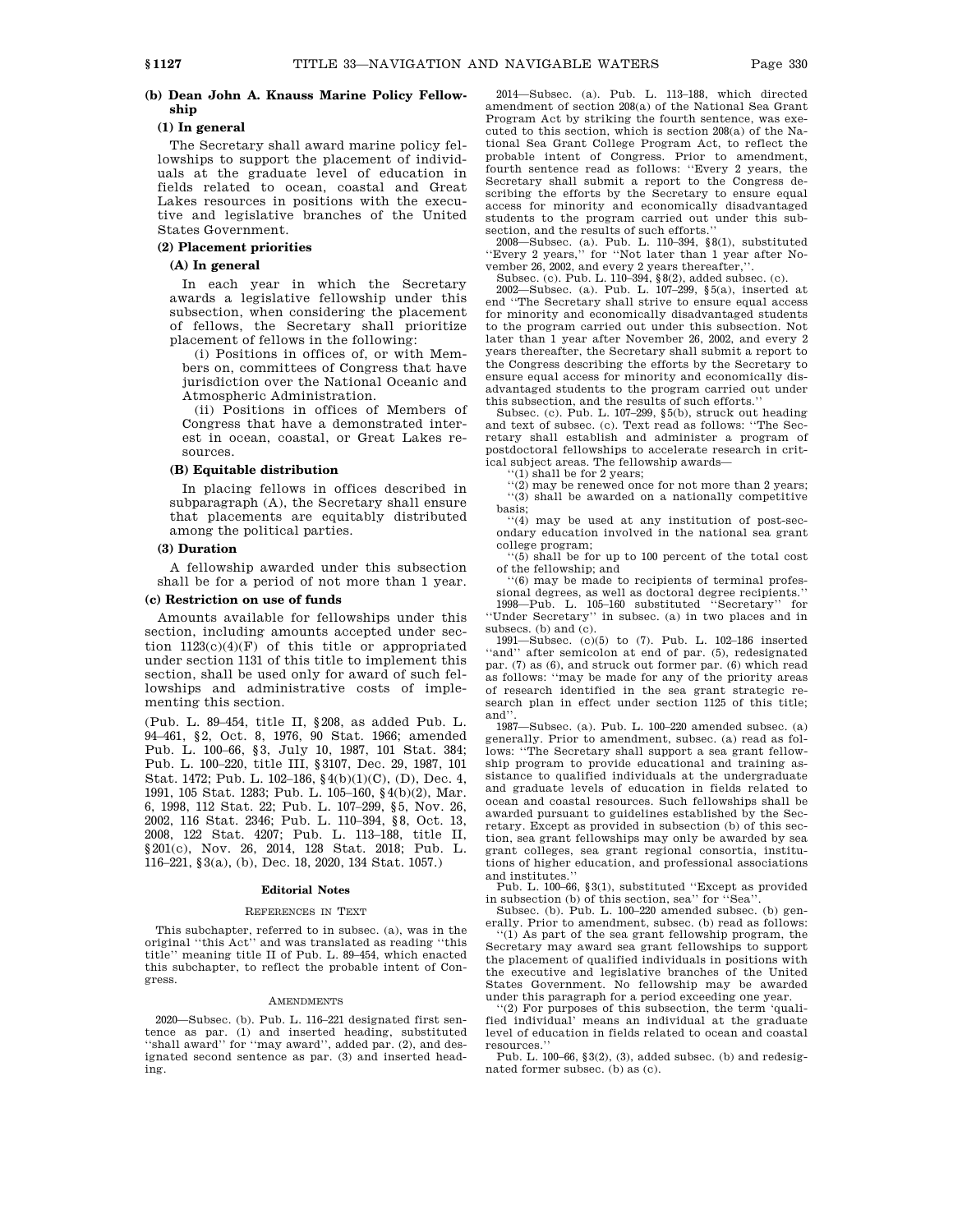Subsec. (c). Pub. L. 100–220 amended subsec. (c) generally. Prior to amendment, subsec. (c) read as follows: ''The total amount which may be provided for grants under the sea grant fellowship program during any fiscal year shall not exceed an amount equal to 5 percent of the total funds appropriated for such year pursuant to section 1131 of this title.''

Pub. L. 100–66, §3(2), redesignated former subsec. (b) as (c).

# **Statutory Notes and Related Subsidiaries**

### EFFECTIVE DATE OF 2020 AMENDMENT

Pub. L. 116–221, §3(c), Dec. 18, 2020, 134 Stat. 1058, provided that: ''The amendments made by this section [amending this section] shall apply with respect to the first calendar year beginning after the date of the enactment of this Act [Dec. 18, 2020].''

# EFFECTIVE DATE OF 1987 AMENDMENT

Pub. L. 100–66, §4, July 10, 1987, 101 Stat. 385, provided that: ''The amendment made by section 3 [amending this section] shall take effect January 1, 1978.''

### DIRECT HIRE AUTHORITY; DEAN JOHN A. KNAUSS MARINE POLICY FELLOWSHIP

Pub. L. 116–221, §8, Dec. 18, 2020, 134 Stat. 1059, provided that:

''(a) IN GENERAL.—During fiscal year 2021 and any fiscal year thereafter, the head of any Federal agency may appoint, without regard to the provisions of subchapter I of chapter 33 of title 5, United States Code, other than sections 3303 and 3328 of that title, a qualified candidate described in subsection (b) directly to a position with the Federal agency for which the candidate meets Office of Personnel Management qualification standards.

'(b) DEAN JOHN A. KNAUSS MARINE POLICY FELLOW-SHIP.—Subsection (a) applies with respect to a former recipient of a Dean John A. Knauss Marine Policy Fellowship under section 208(b) of the National Sea Grant College Program Act (33 U.S.C. 1127(b)) who—

''(1) earned a graduate or post-graduate degree in a field related to ocean, coastal, and Great Lakes resources or policy from an accredited institution of higher education; and

 $(2)$  successfully fulfilled the requirements of the fellowship within the executive or legislative branch of the United States Government.

'(c) LIMITATION.-The direct hire authority under this section shall be exercised with respect to a specific qualified candidate not later than 2 years after the date that the candidate completed the fellowship described in subsection (b).''

# **§ 1128. National Sea Grant Advisory Board**

#### **(a) Establishment**

There shall be an independent committee to be known as the National Sea Grant Advisory Board.

# **(b) Duties**

# **(1) In general**

The Board shall advise the Secretary and the Director concerning—

(A) strategies for utilizing the sea grant college program to address the Nation's highest priorities regarding the understanding, assessment, development, management, utilization, and conservation of ocean, coastal, and Great Lakes resources;

(B) the designation of sea grant colleges and sea grant institutes; and

(C) such other matters as the Secretary refers to the Board for review and advice.

# **(2) Periodic report**

The Board shall report to Congress at least once every four years on the state of the national sea grant college program and shall notify Congress of any significant changes to the state of the program not later than two years after the submission of such a report. The Board shall indicate in each such report the progress made toward meeting the priorities identified in the strategic plan in effect under section 1123(c) of this title and provide a summary of research conducted under the program.

# **(3) Availability of resources of Department of Commerce**

The Secretary shall make available to the Board such information, personnel, and administrative services and assistance as it may reasonably require to carry out its duties under this subchapter.

# **(c) Membership, terms, and powers**

(1) The Board shall consist of 15 voting members who shall be appointed by the Secretary. The Director and a director of a sea grant program who is elected by the various directors of sea grant programs shall serve as nonvoting members of the Board. Not less than 8 of the voting members of the Board shall be individuals who, by reason of knowledge, experience, or training, are especially qualified in one or more of the disciplines and fields included in marine science. The other voting members shall be individuals who, by reason of knowledge, experience, or training, are especially qualified in, or representative of, education, marine affairs and resource management, coastal management, extension services, State government, industry, economics, planning, or any other activity which is appropriate to, and important for, any effort to enhance the understanding, assessment, development, management, utilization, or conservation of ocean, coastal, and Great Lakes resources. No individual is eligible to be a voting member of the Board if the individual is (A) the director of a sea grant college or sea grant institute; (B) an applicant for, or beneficiary (as determined by the Secretary) of, any grant or contract under section 1124 of this title; or (C) a full-time officer or employee of the United States.

(2) The term of office of a voting member of the Board shall be 3 years for a member appointed before November 26, 2002, and 4 years for a member appointed or reappointed after November 26, 2002. The Director may extend the term of office of a voting member of the Board appointed before November 26, 2002, by up to 1 year. At least once each year, the Secretary shall publish a notice in the Federal Register soliciting nominations for membership on the Board.

(3) Any individual appointed to a partial or full term may be reappointed for one additional full term. The Director may extend the term of office of a voting member of the Board once by up to 1 year.

(4) The Board shall select one voting member to serve as the Chairman and another voting member to serve as the Vice Chairman. The Vice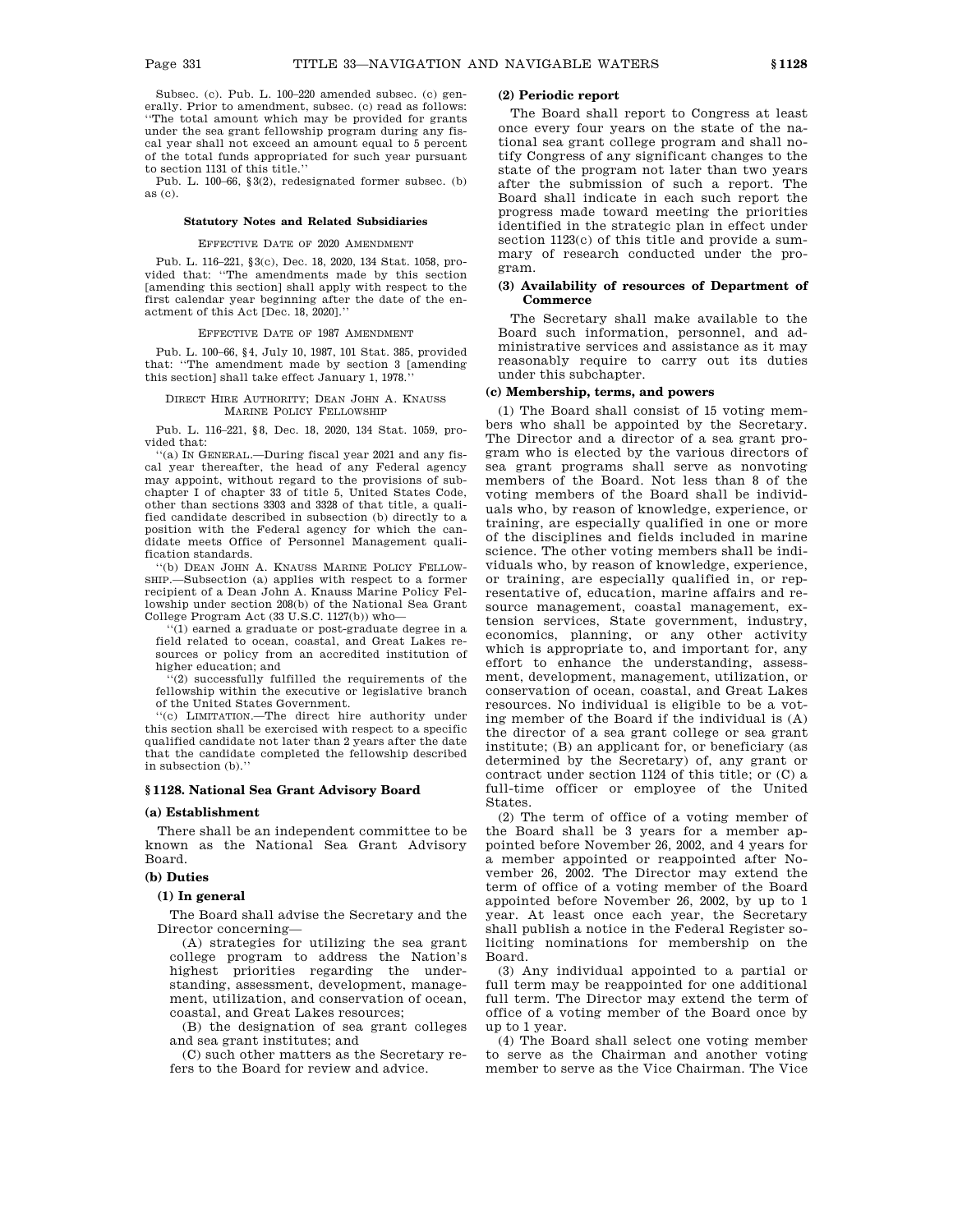Chairman shall act as Chairman in the absence or incapacity of the Chairman.

(5) Voting members of the Board shall—

(A) receive compensation at a rate established by the Secretary, not to exceed the maximum daily rate payable under section 5376 of title 5, when actually engaged in the performance of duties for such Board; and

(B) be reimbursed for actual and reasonable expenses incurred in the performance of such duties.

(6) The Board shall meet on a biannual basis and, at any other time, at the call of the Chairman or upon the request of a majority of the voting members or of the Director.

(7) The Board may exercise such powers as are reasonably necessary in order to carry out its duties under subsection (b).

(8) The Board may establish such subcommittees as are reasonably necessary to carry out its duties under subsection (b). Such subcommittees may include individuals who are not Board members.

(Pub. L. 89–454, title II, §209, as added Pub. L. 94–461, §2, Oct. 8, 1976, 90 Stat. 1967; amended Pub. L. 96–289, §1(5), June 28, 1980, 94 Stat. 605; Pub. L. 100–220, title III, §§3104(b)(1)(F), 3108, Dec. 29, 1987, 101 Stat. 1471, 1473; Pub. L. 102–186, §§4(b)(1)(E), (F), 5(b)(2), Dec. 4, 1991, 105 Stat. 1283, 1284; Pub. L. 105–160, §§4(b)(1), 8, Mar. 6, 1998, 112 Stat. 22, 25; Pub. L. 107–299, §6, Nov. 26, 2002, 116 Stat. 2346; Pub. L. 110–394, §9(a)(4)(A), (C)(iii)–(e), Oct. 13, 2008, 122 Stat. 4208; Pub. L. 116–221, §§5, 11(2), Dec. 18, 2020, 134 Stat. 1058, 1061.)

# **Editorial Notes**

#### **AMENDMENTS**

2020—Subsec. (b)(2). Pub. L. 116–221, §5, substituted ''Periodic'' for ''Biennial'' in heading, substituted ''The Board shall report to Congress at least once every four years on the state of the national sea grant college program and shall notify Congress of any significant changes to the state of the program not later than two years after the submission of such a report.'' for ''The Board shall report to the Congress every two years on the state of the national sea grant college program.'' in first sentence, and inserted ''and provide a summary of research conducted under the program'' after ''section 1123(c) of this title'' in second sentence. Former third sentence redesignated subsec. (b)(3).

Subsec. (b)(3). Pub. L. 116–221, §11(2), designated third sentence of subsec. (b)(2) as par. (3) and inserted heading.

2008—Pub. L. 110–394, §9(a)(4)(A), substituted ''National Sea Grant Advisory Board'' for ''Sea grant review panel'' in section catchline.

Subsec. (a). Pub. L. 110-394,  $\S 9(a)(4)(A)$ , added subsec. (a) and struck out former subsec. (a). Prior to amendment, text read as follows: ''There shall be established an independent committee to be known as the sea grant review panel.''

Subsec. (b). Pub. L. 110–394, §9(b), amended subsec. (b) generally. Prior to amendment, subsec. (b) related to duties of sea grant review panel.

Subsec. (c). Pub. L.  $110-394$ ,  $\S 9(a)(4)(C)(iii)$ , substituted "Board" for "panel" wherever appearing.

Subsec. (c)(1). Pub. L. 110–394, §9(c), inserted ''coastal management,'' after ''resource management,'' and ''management,'' after ''development,''.

Subsec. (c)(3). Pub. L. 110–394,  $\S 9(d),$  substituted ''The Director may extend the term of office of a voting member of the Board once by up to 1 year.'' for ''A voting member may serve after the date of the expiration of the term of office for which appointed until his or her successor has taken office.''

Subsec. (c)(8). Pub. L. 110–394, §9(e), added par. (8).

2002—Subsec. (c)(2). Pub. L. 107–299 inserted first and second sentences and struck out former first sentence which read as follows: ''The term of office of a voting member of the panel shall be 3 years, except that of the original appointees, five shall be appointed for a term of 1 year, five shall be appointed for a term of 2 years, and five shall be appointed for a term of 3 years.''

1998—Subsec. (a). Pub. L. 105–160, §8(a), struck out at end ''The panel shall, on the 60th day after October 8, 1976, supersede the sea grant advisory panel in existence before October 8, 1976.''

Subsec. (b). Pub. L. 105–160, §§4(b)(1), 8(b)(1), inserted heading and in introductory provisions substituted "The panel" for "The Panel" and struck out ", the

Under Secretary," after "the Secretary".<br>
Subsec. (b)(1). Pub. L. 105–160, §8(b)(2), struck out ''and section 1124a of this title'' before semicolon at end.

Subsec. (b)(3). Pub. L. 105–160, §8(b)(3), substituted 'institutes" for "regional consortia"

Subsec. (c)(1)(A). Pub. L. 105–160,  $\S(0)(1)$  , substituted ''college or sea grant institute'' for ''college, sea grant regional consortium, or sea grant program''.

Subsec. (c)(5)(A). Pub. L. 105–160, §8(c)(2), added subpar. (A) and struck out former subpar. (A) which read as follows: ''receive compensation at the daily rate for GS–18 of the General Schedule under section 5332 of title 5 when actually engaged in the performance of duties for such panel; and''.

1991—Subsec. (b)(1). Pub. L. 102–186, §4(b)(1)(E), substituted ''section 1124'' for ''sections 1124 and 1125''.

Subsec. (c)(1). Pub. L. 102–186, §§4(b)(1)(F), 5(b)(2), inserted ''marine affairs and resource management,'' after ''education,'' in fourth sentence and struck out ''or 1125'' after ''1124'' in last sentence.

1987—Subsec. (b). Pub. L. 100–220, §3108(1), in introductory provisions, substituted ''The Panel shall advise the Secretary, the Under Secretary, and the Director concerning—'' for ''The panel shall take such steps as may be necessary to review, and shall advise the Secretary, the Administrator, and the Director with respect to—'', and in par. (1), inserted ''and section 1124a of this title''.

Subsec. (c)(1). Pub. L. 100–220, §§3104(b)(1)(F), 3108(2)(A), (B), amended second sentence generally, substituted "8" for "five" in third sentence, and substituted ''ocean, coastal, and Great Lakes resources'' for ''ocean and coastal resources'' in fourth sentence. Prior to amendment, second sentence read as follows: ''The Director shall serve as a nonvoting member of the panel.''

Subsec. (c)(2). Pub. L. 100–220, §3108(2)(C), inserted at end ''At least once each year, the Secretary shall publish a notice in the Federal Register soliciting nominations for membership on the panel.''

Subsec. (c)(3). Pub. L. 100–220, §3108(2)(D), struck out '', or until 90 days after such date, whichever is earlier'' after ''office'' at end of second sentence.

1980—Subsec. (c)(3). Pub. L. 96–289 substituted authorization for reappointment for one additional full term of an appointee to a partial or full term for prior authorization for filling vacancies for remainder of appointee's term and prohibition against status as a voting member after service of one full term as such voting member.

# **Statutory Notes and Related Subsidiaries**

### CHANGE OF NAME

Pub. L. 110–394, §9(a)(1)–(3), Oct. 13, 2008, 122 Stat. 4207, provided that:

 $(1)$  REDESIGNATION.—The sea grant review panel established by section 209 of the National Sea Grant College Program Act (33 U.S.C. 1128), as in effect before the date of the enactment of this Act [Oct. 13, 2008], is redesignated as the National Sea Grant Advisory Board.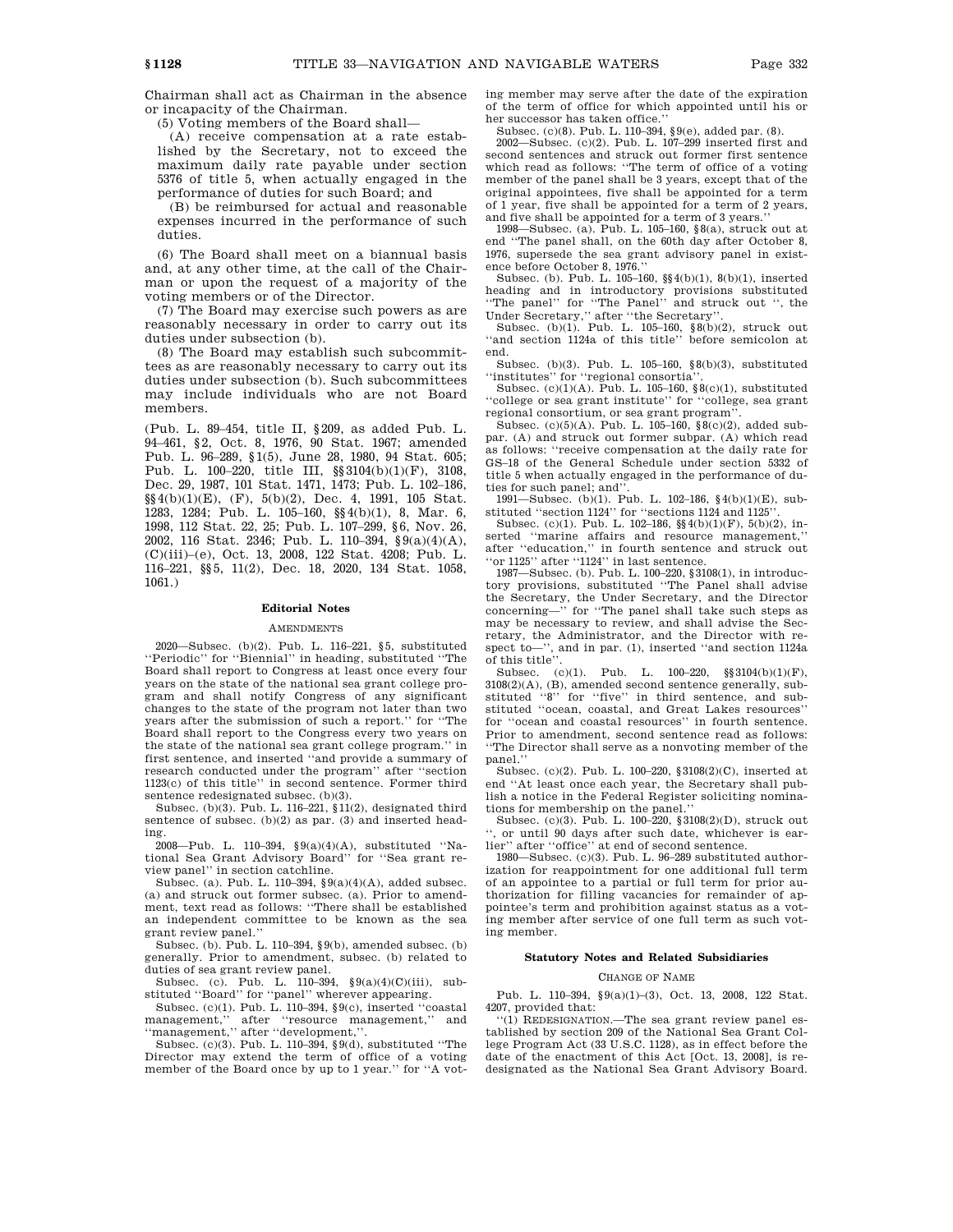''(2) MEMBERSHIP NOT AFFECTED.—An individual serving as a member of the sea grant review panel immediately before date of the enactment of this Act may continue to serve as a member of the National Sea Grant Advisory Board until the expiration of such member's term under section 209(c) of such Act (33 U.S.C. 1128(c)).

'(3) REFERENCES.—Any reference in a law, map, regulation, document, paper, or other record of the United States to such sea grant review panel is deemed to be a reference to the National Sea Grant Advisory Board.''

# **§ 1129. Interagency cooperation**

Each department, agency, or other instrumentality of the Federal Government which is engaged in or concerned with, or which has authority over, matters relating to ocean, coastal, and Great Lakes resources—

(1) may, upon a written request from the Secretary, make available, on a reimbursable basis or otherwise any personnel (with their consent and without prejudice to their position and rating), service, or facility which the Secretary deems necessary to carry out any provision of this subchapter;

(2) shall, upon a written request from the Secretary, furnish any available data or other information which the Secretary deems necessary to carry out any provision of this subchapter; and

(3) shall cooperate with the Administration and duly authorized officials thereof.

(Pub. L. 89–454, title II, §210, as added Pub. L. 94–461, §2, Oct. 8, 1976, 90 Stat. 1968; amended Pub. L. 100–220, title III, §3104(b)(1)(G), Dec. 29, 1987, 101 Stat. 1471.)

### **Editorial Notes**

#### **AMENDMENTS**

1987—Pub. L. 100–220 substituted ''ocean, coastal, and Great Lakes resources'' for ''ocean and coastal resources'' in introductory provisions.

# **§ 1130. Repealed. Pub. L. 102–186, § 5(a), Dec. 4, 1991, 105 Stat. 1283**

Section, Pub. L. 89–454, title II, §211, as added Pub. L. 94–461, §2, Oct. 8, 1976, 90 Stat. 1968; amended Pub. L. 95–428, §§2(b), 3(4), Oct. 7, 1978, 92 Stat. 999; Pub. L. 100–220, title III, §3109, Dec. 29, 1987, 101 Stat. 1473, authorized grants for graduate programs in marine affairs and resource management during fiscal years 1988 through 1990.

# **§ 1131. Authorization of appropriations**

# **(a) Authorization**

# **(1) In general**

There are authorized to be appropriated to the Secretary to carry out this subchapter—

- (A) \$87,520,000 for fiscal year 2021;
- (B) \$91,900,000 for fiscal year 2022;
- (C) \$96,500,000 for fiscal year 2023;
- (D) \$101,325,000 for fiscal year 2024; and
- (E) \$105,700,000 for fiscal year 2025.

# **(2) Priority activities for fiscal years 2021 through 2025**

In addition to the amounts authorized to be appropriated under paragraph (1), there are authorized to be appropriated \$6,000,000 for each of fiscal years 2021 through 2025 for competitive grants for the following:

(A) University research on the biology, prevention, and control of aquatic nonnative species.

(B) University research on oyster diseases,<br>oyster restoration, and oyster-related and oyster-related human health risks.

(C) University research on the biology, prevention, and forecasting of harmful algal blooms.

(D) University research, education, training, and extension services and activities focused on coastal resilience and United States working waterfronts and other regional or national priority issues identified in the strategic plan under section  $1123(c)(1)$ of this title.

(E) University research and extension on sustainable aquaculture techniques and technologies.

(F) Fishery research and extension activities conducted by sea grant colleges or sea grant institutes to enhance, and not supplant, existing core program funding.

# **(b) Limitations**

# **(1) Administration**

# **(A) In general**

There may not be used for administration of programs under this subchapter in a fiscal year more than 5.5 percent of the lesser of—

(i) the amount authorized to be appropriated under this subchapter for the fiscal year; or

(ii) the amount appropriated under this subchapter for the fiscal year.

# **(B) Critical staffing requirements**

# **(i) In general**

The Director shall use the authority under subchapter VI of chapter 33 of title 5, and under section 1129 of this title, to meet any critical staffing requirement while carrying out the activities authorized under this subchapter.

# **(ii) Exception from cap**

For purposes of subparagraph (A), any costs incurred as a result of an exercise of authority as described in clause (i) shall not be considered an amount used for administration of programs under this subchapter in a fiscal year.

# **(2) Use for other offices or programs**

Sums appropriated under the authority of subsection (a)(2) shall not be available for administration of this subchapter by the National Sea Grant Office, for any other Administration or department program, or for any other administrative expenses.

# **(c) Availability of sums**

Sums appropriated pursuant to this section shall remain available until expended.

# **(d) Reversion of unobligated amounts**

The amount of any grant, or portion of a grant, made to a person under any section of this subchapter that is not obligated by that person during the first fiscal year for which it was authorized to be obligated or during the next fiscal year thereafter shall revert to the